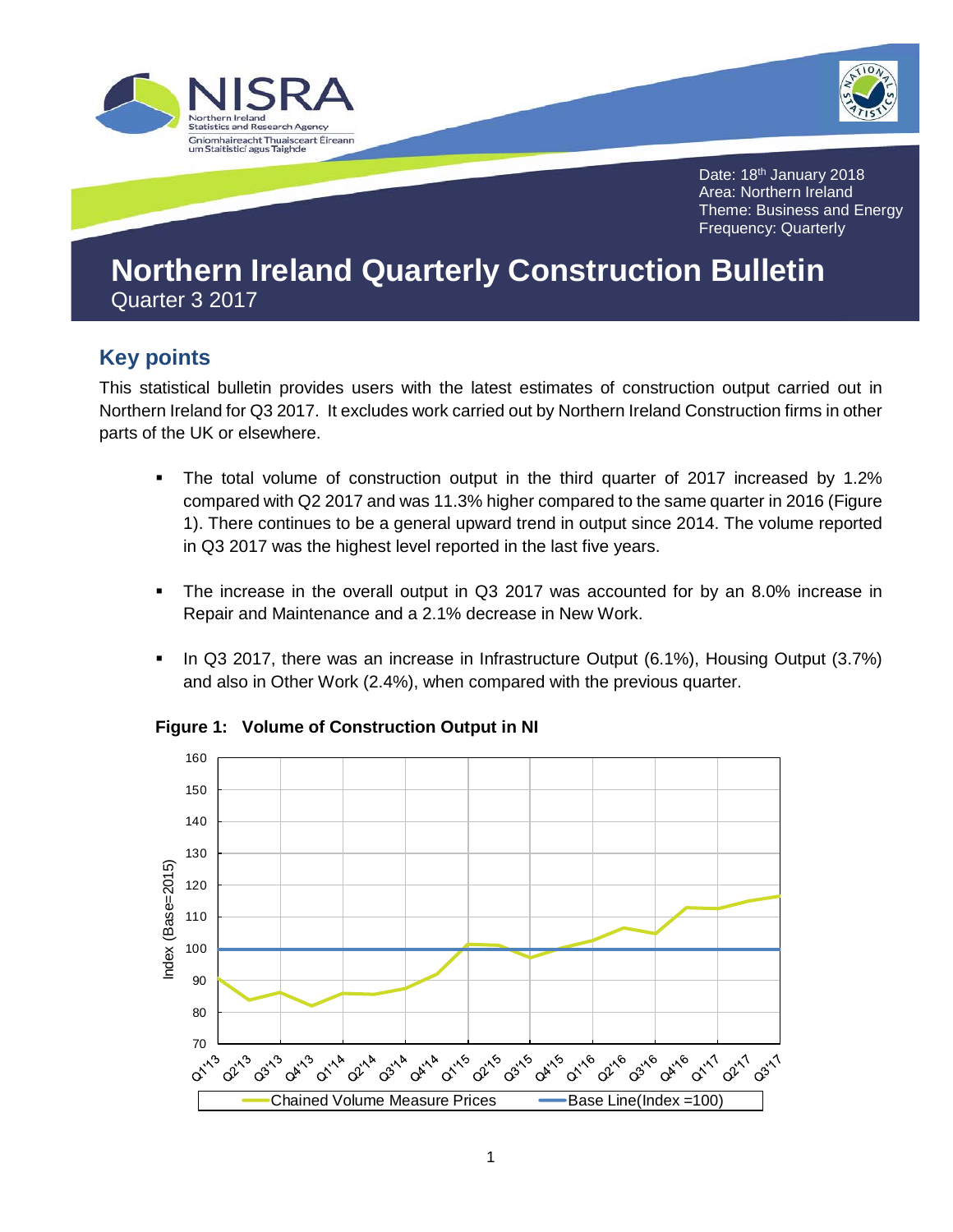**This Northern Ireland Quarterly Construction Bulletin contains the following chapters:**

| 1. Introduction                | Page<br>3 |
|--------------------------------|-----------|
| 2. Context                     | 4         |
| 3. Construction Output Summary | 6         |
| 4. Survey Response             | 13        |
| 5. Construction Output Tables  | 14        |

## **National Statistics**

The United Kingdom Statistics Authority has designated these statistics as National Statistics, in accordance with the Statistics and Registration Service Act 2007 and signifying compliance with the Code of Practice for Official Statistics.

National Statistics status means that official statistics meet the highest standards of trustworthiness, quality and public value.

All official statistics should comply with all aspects of the Code of Practice for Official Statistics. They are awarded National Statistics status following an assessment by the Authority's regulatory arm. The Authority considers whether the statistics meet the highest standards of Code compliance, including the value they add to public decisions and debate.

It is NISRA's responsibility to maintain compliance with the standards expected of National Statistics. If we become concerned about whether these statistics are still meeting the appropriate standards, we will discuss any concerns with the Authority promptly. National Statistics status can be removed at any point when the highest standards are not maintained, and reinstated when standards are restored.

| <b>Quarter</b> | <b>Publication Date</b> |  |  |  |  |  |  |
|----------------|-------------------------|--|--|--|--|--|--|
| 2017 Quarter 4 | 12 April 2018           |  |  |  |  |  |  |
| 2018 Quarter 1 | 19 July 2018            |  |  |  |  |  |  |
| 2018 Quarter 2 | 11 October 2018         |  |  |  |  |  |  |
| 2018 Quarter 3 | 17 January 2019         |  |  |  |  |  |  |

 $\mathcal{L}_{\text{max}}$ 

#### **Publication Schedule**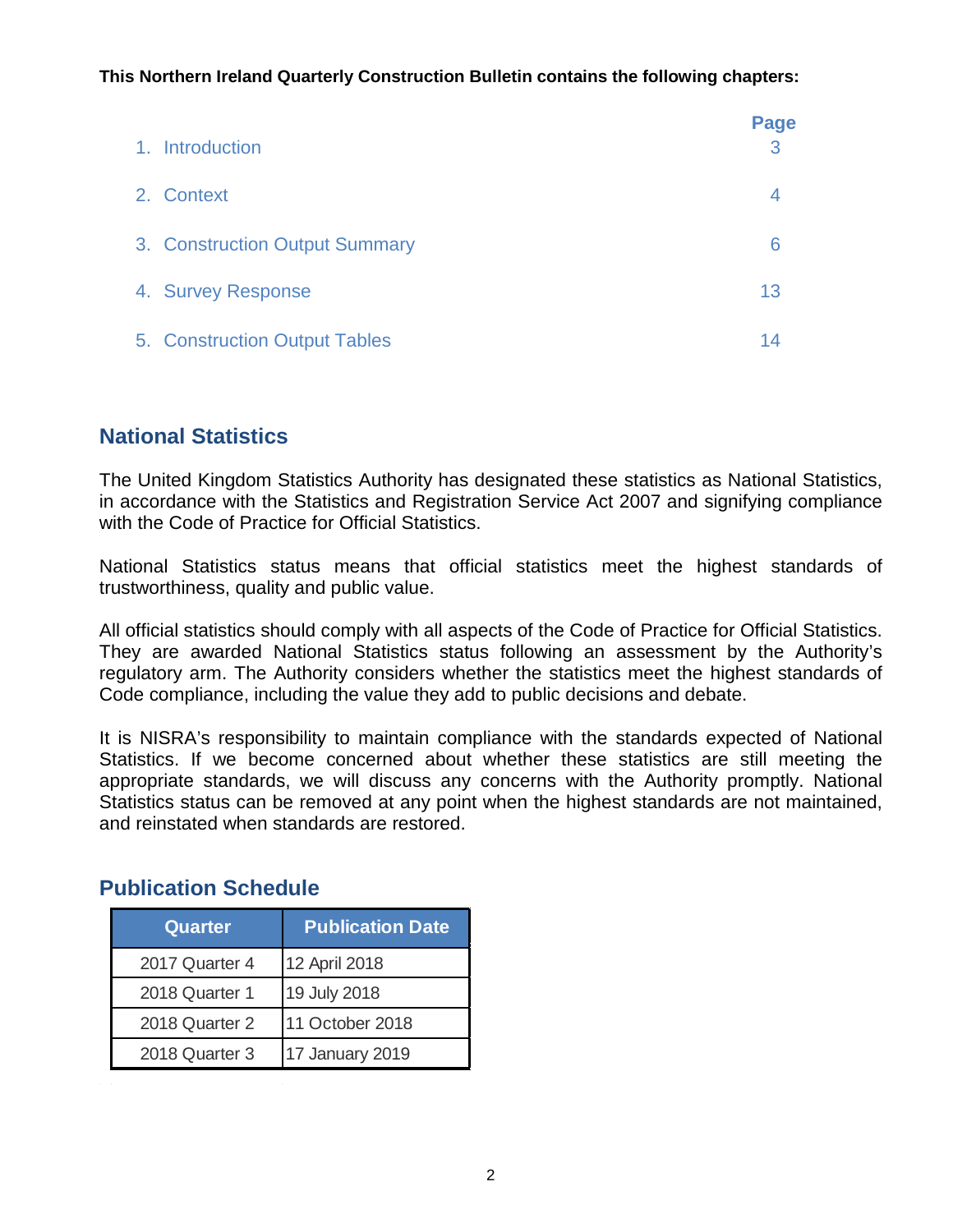# <span id="page-2-0"></span>**1 Introduction**

The Construction Output Statistics published in the Northern Ireland Construction Bulletin are intended to provide a general measure of quarterly changes in the volume and value of construction output in Northern Ireland. These figures are produced from the Northern Ireland Quarterly Construction Enquiry (QCE) which is a statutory survey of construction firms operating in Northern Ireland. Each quarter a sample of approximately 700 construction firms are asked to provide details of the value of construction activity they have undertaken in a specified period. The survey also covers public sector organisations (e.g. Roads Service) undertaking their own construction activity.

The Construction Output estimates are published as chained volume measures. Chained volume measures show volume trends in construction output over time by removing inflationary price effects.

## **Main uses of Construction Output Statistics**

The Construction Output statistics are used by National Accounts in the calculation of the output measure of UK Gross Domestic Product. The results are used by Northern Ireland Government Departments, Economists, Construction Industry Analysts and Academics to understand the state of the construction sector and the broader economy in Northern Ireland. A summary of the main usage of Northern Ireland Construction Output Statistics is available at:

<https://www.nisra.gov.uk/sites/nisra.gov.uk/files/publications/Summary%20of%20Usage.pdf>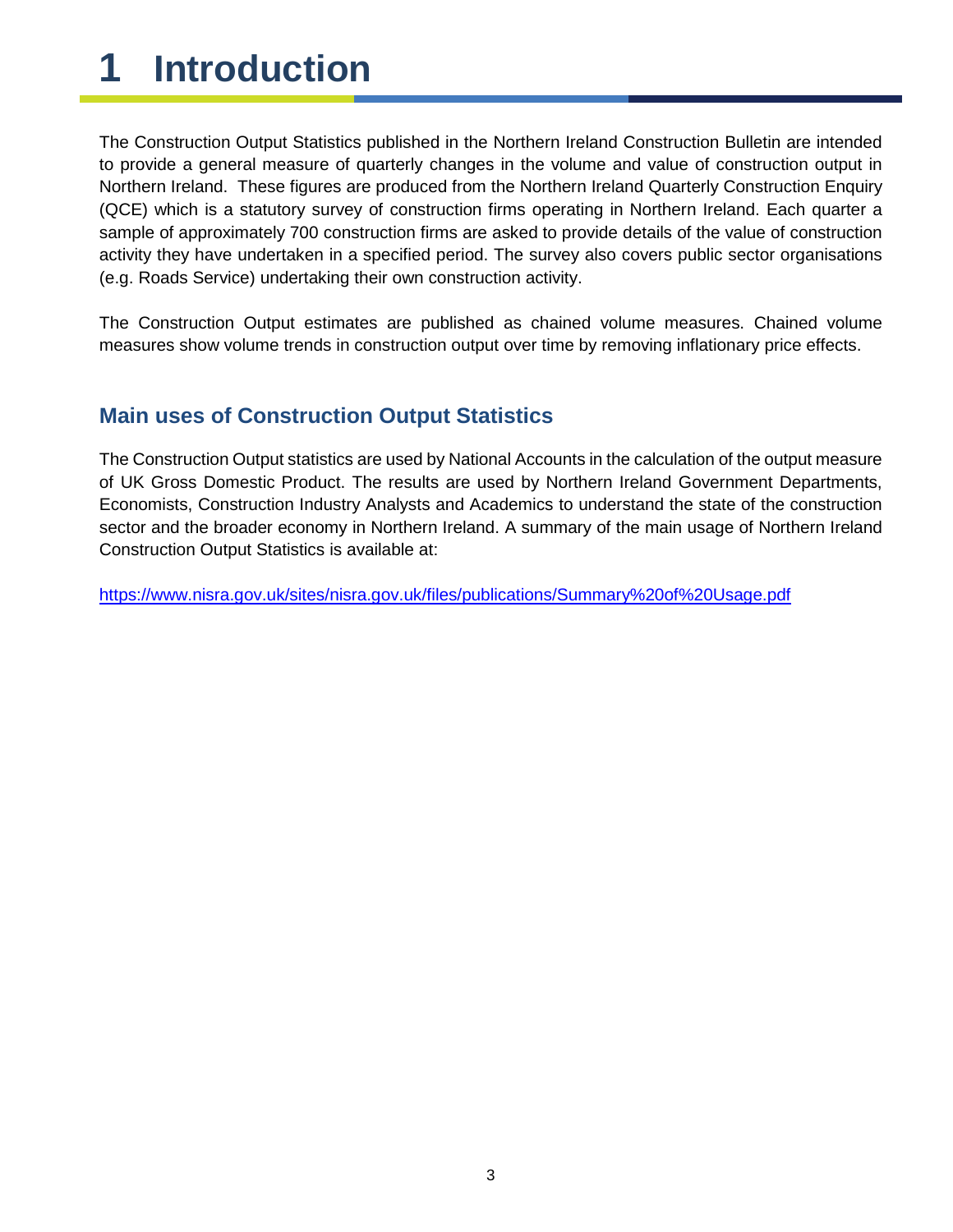# <span id="page-3-0"></span>**2 Context**

The latest regional 2015 Gross Value Added (GVA) data for Northern Ireland indicates that the construction industry was estimated to account for 6% of regional Gross Value Added (GVA). Consequently, the construction industry is considered to be an important element of the Northern Ireland economy and this explains why there is so much interest in the construction output statistics. The latest regional GVA data for Northern Ireland is available at:

<http://www.ons.gov.uk/economy/grossvalueaddedgva>

#### **Other Key Economic Indicators and the Wider Economy**

The Construction Output Statistics are one of a number of economic indicators which provide an overview of the Northern Ireland Economy. Information on other key Northern Ireland economic indicators can be found below. Together they provide users with a comprehensive account of how the Northern Ireland Economy is performing across a range of indicators. Figures on the Northern Ireland Labour Market are published monthly and the latest Northern Ireland Labour Market Report is available at:

[https://www.nisra.gov.uk/statistics/nisra-economic-and-labour-market-statistics](https://www.nisra.gov.uk/statistics/nisra-economic-and-labour-market-statistics-elms/economic-overview)[elms/economic-overview](https://www.nisra.gov.uk/statistics/nisra-economic-and-labour-market-statistics-elms/economic-overview)

Other key economic indicators measuring the performance of the Northern Ireland economy exist for the Production and Service sectors. The Index of Production (IoP) and the Index of Services (IoS) are derived from separate surveys of businesses in the production and service sectors. The Index of Production and the Index of Services are published quarterly. More information about the Index of Production and the Index of Services, and the latest results for both surveys is available at:

<https://www.nisra.gov.uk/statistics/economy/economic-output-statistics>

The Northern Ireland Economic Composite Index (NICEI) has been developed using data from existing quarterly indices of output from the Production, Services and Construction sectors. These sources have been combined (on the basis of industry share of Gross Value Added) with Agricultural output data and employee jobs data for the public sector to provide a seasonally adjusted and deflated measure of change in economic activity. The latest Statistical Bulletin, Press Release and Methodology Paper can be accessed at the following link:

[https://www.nisra.gov.uk/statistics/economic-output-statistics/ni-composite-economic](https://www.nisra.gov.uk/statistics/economic-output-statistics/ni-composite-economic-index)[index](https://www.nisra.gov.uk/statistics/economic-output-statistics/ni-composite-economic-index)

The Department of Economy also produces an Economic Commentary which provides an overview of the state of the Northern Ireland economy, setting it in context with the UK and the Republic of Ireland. The latest Economic Commentary is available at:

<https://www.economy-ni.gov.uk/publications/dfe-economic-commentary>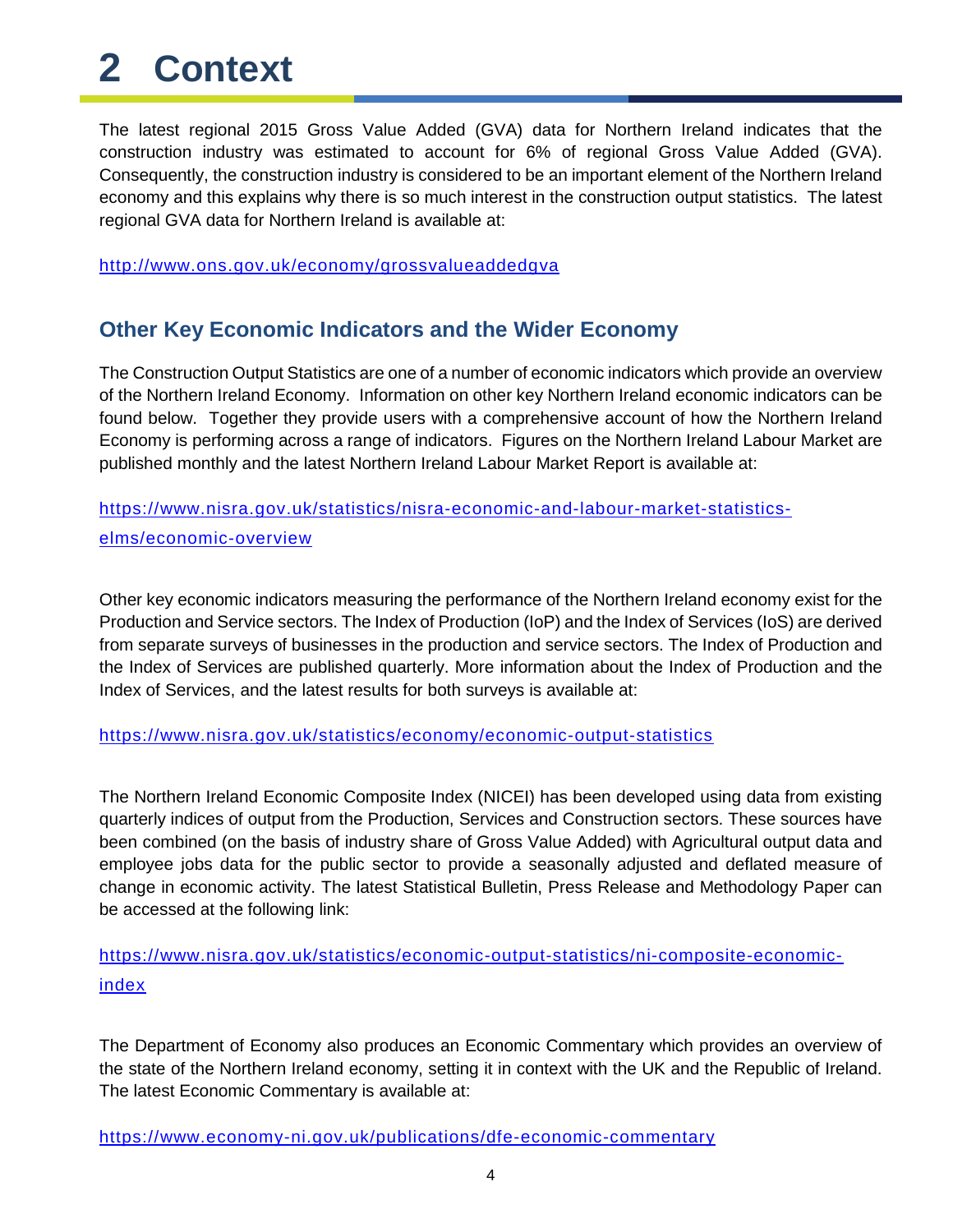# **Other Information**

Additional information relating to the construction sector in Northern Ireland can be found at the following link:

<https://www.nisra.gov.uk/sites/nisra.gov.uk/files/publications/2017q3soti.pdf>

This includes provision of information related to the following:

- **Type of construction firms operating in Northern Ireland;**
- Number of people employed in the construction industry in Northern Ireland;
- Average earnings in the construction industry in Northern Ireland; *and*
- **EXE** Reported accidents in the construction industry in Northern Ireland.

Additional Background Notes for this publication, including definitions, the methodology used, revisions to previous published data and information on data quality, can be accessed at the following link:

<https://www.nisra.gov.uk/sites/nisra.gov.uk/files/publications/2017q3bkgi.pdf>

Similar statistics on Construction Output for Great Britain are published by the Office for National Statistics at:

<http://www.ons.gov.uk/atoz?query=output+in+the+construction+industry>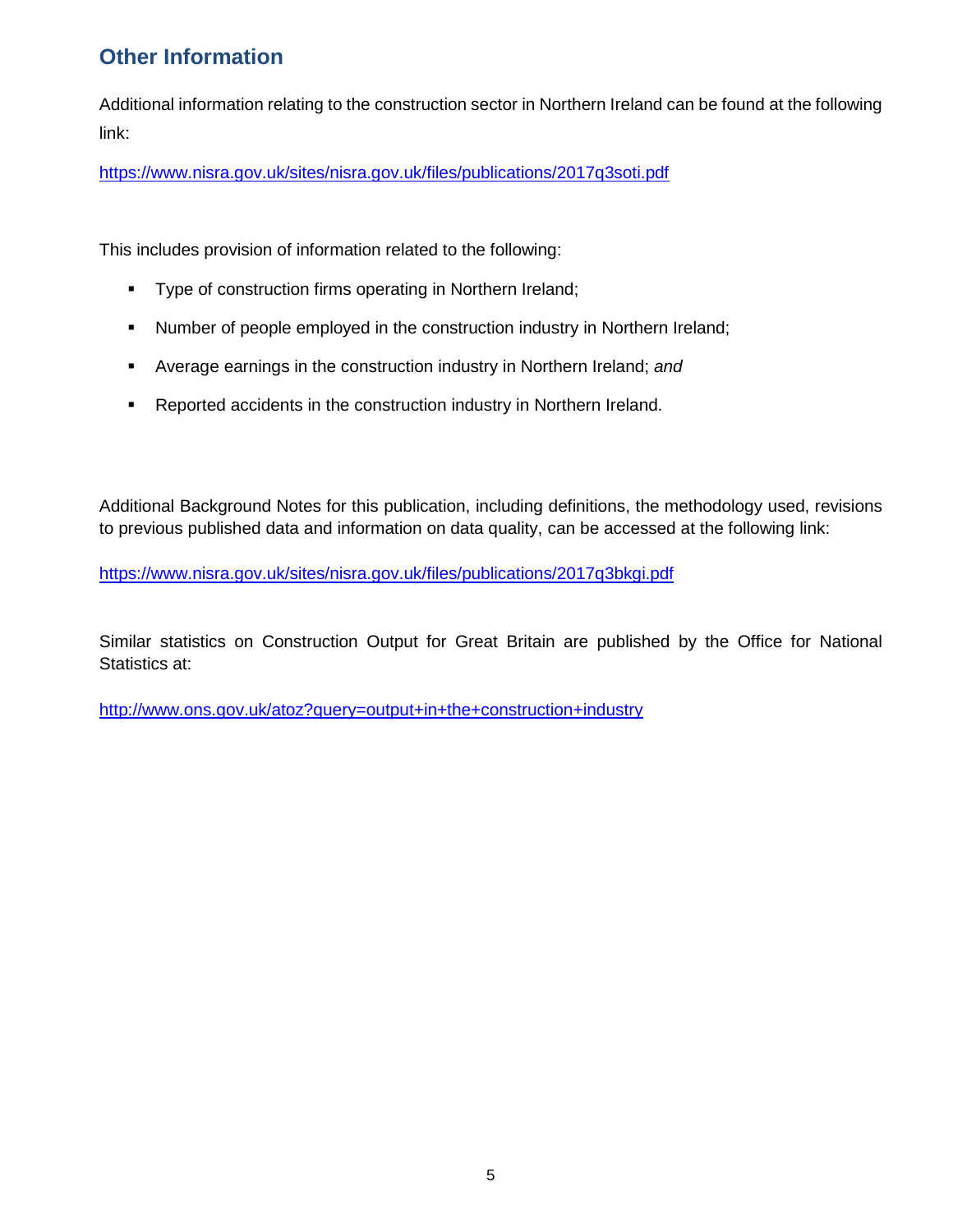# <span id="page-5-0"></span>**3 Construction Output Summary Quarter 3 (July to September) 2017**

## **Overall Output**

The total volume of construction output in the third quarter of 2017 increased by 1.2% compared with Q2 2017 and was 11.3% higher compared to the same quarter in 2016 (Figure 1). The total volume of work in Q3 2017 has continued the general upward trend seen since 2014. The volume reported in Q3 2017 was the highest level reported in the last five years.





## **Construction Output - New Work and Repair & Maintenance**

In Q3 2017, New Work accounted for almost two thirds of all construction output whilst Repair & Maintenance (R&M) accounted for more than one third of all construction output. New Work, historically in Northern Ireland, has been the largest sub-component of Overall Construction Output.

#### **New Work**

In the third quarter of 2017, the volume of New Work decreased by 2.1% compared to the previous quarter but was 10.8% higher than the same quarter in 2016. Despite some variability in the volume of New Work since 2015, the overall trend in New Work Output has generally been increasing over the last four years (Figure 2).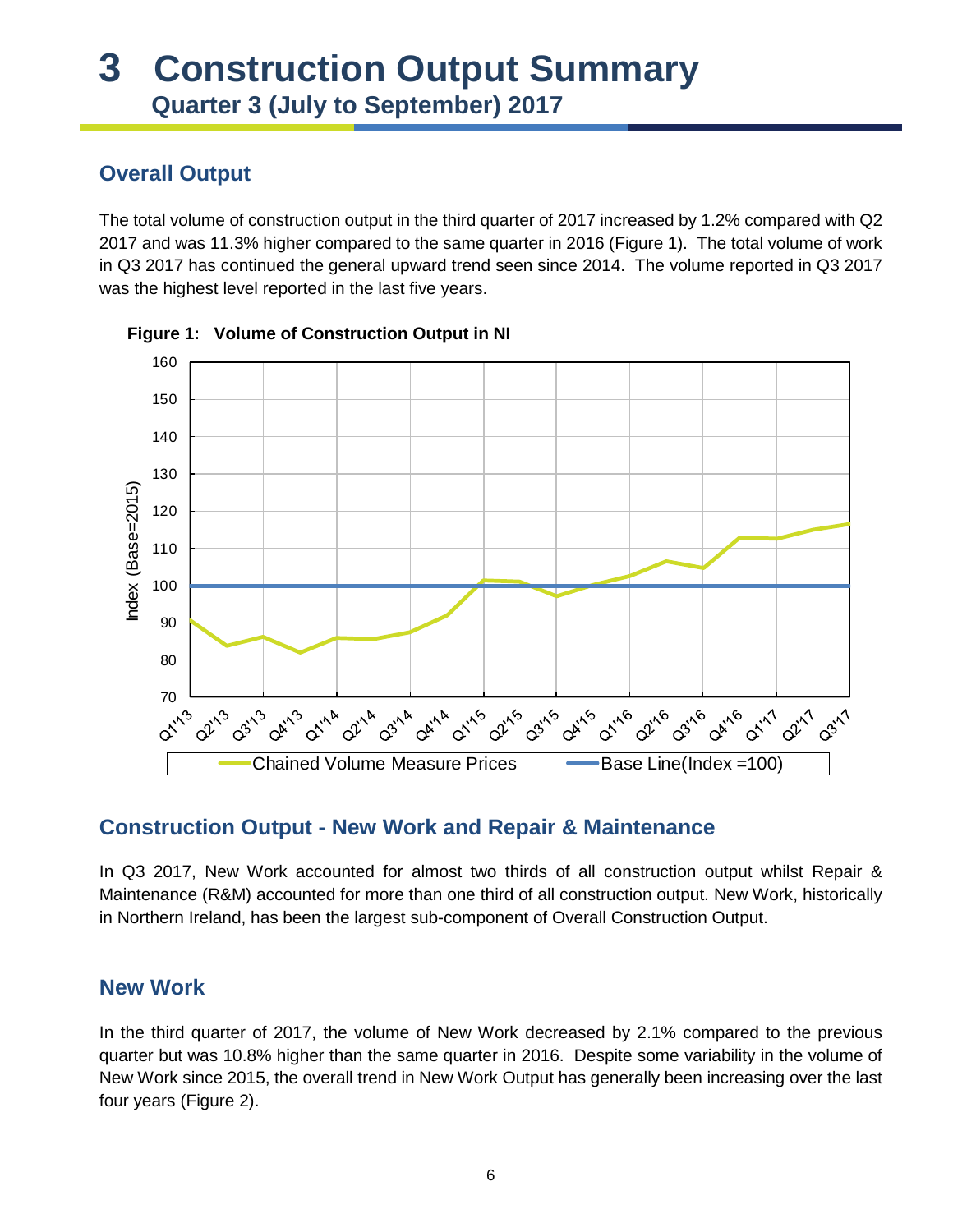

**Figure 2: Volume of New Work Output in NI**

#### **Repair and Maintenance**

In Q3 2017, Repair and Maintenance Output increased by 8.0% compared to the previous quarter and was 12.0% higher than the same quarter in 2016 (Figure 3). The overall trend in Repair and Maintenance Output was quite consistent until Q4 2015, from which point there has been a marked improvement in this sub-component of construction output.



**Figure 3: Volume of Repair and Maintenance Output in NI**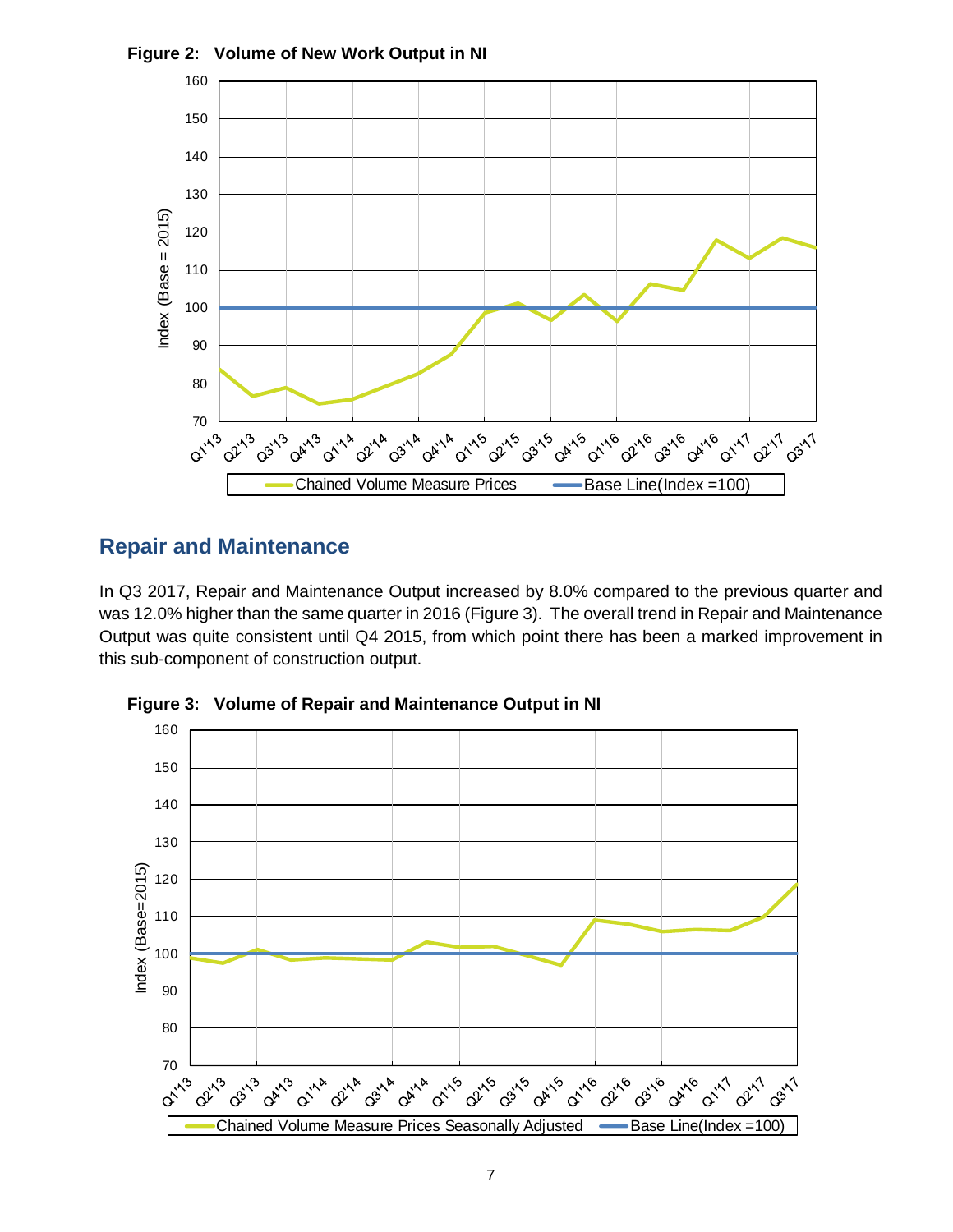#### **Construction Output – Housing, Infrastructure and Other Work**

In Quarter 3 2017, the largest sub-sector was Other Work which accounted for 41% of all construction output followed by Housing (37%) and then Infrastructure (23%). Figure 4 shows that Other Work continues to be the largest sub-sector of Construction Output and has been overtaking Housing since Q2 2013.





<sup>1</sup> Percentages do not always tally to 100 as each category is individually deflated and seasonally adjusted ² Infrastructure and Other Work are not seasonally adjusted

#### **Housing Output**

The volume of Housing Output in the third quarter of 2017 increased by 3.7% compared to the previous quarter and was 14.8% higher compared with the same quarter in 2016 (Figure 5). Housing Output appears to be steadily improving over time and whilst it remains well below historical levels, the total volume of Housing Output is at its highest point since 2011.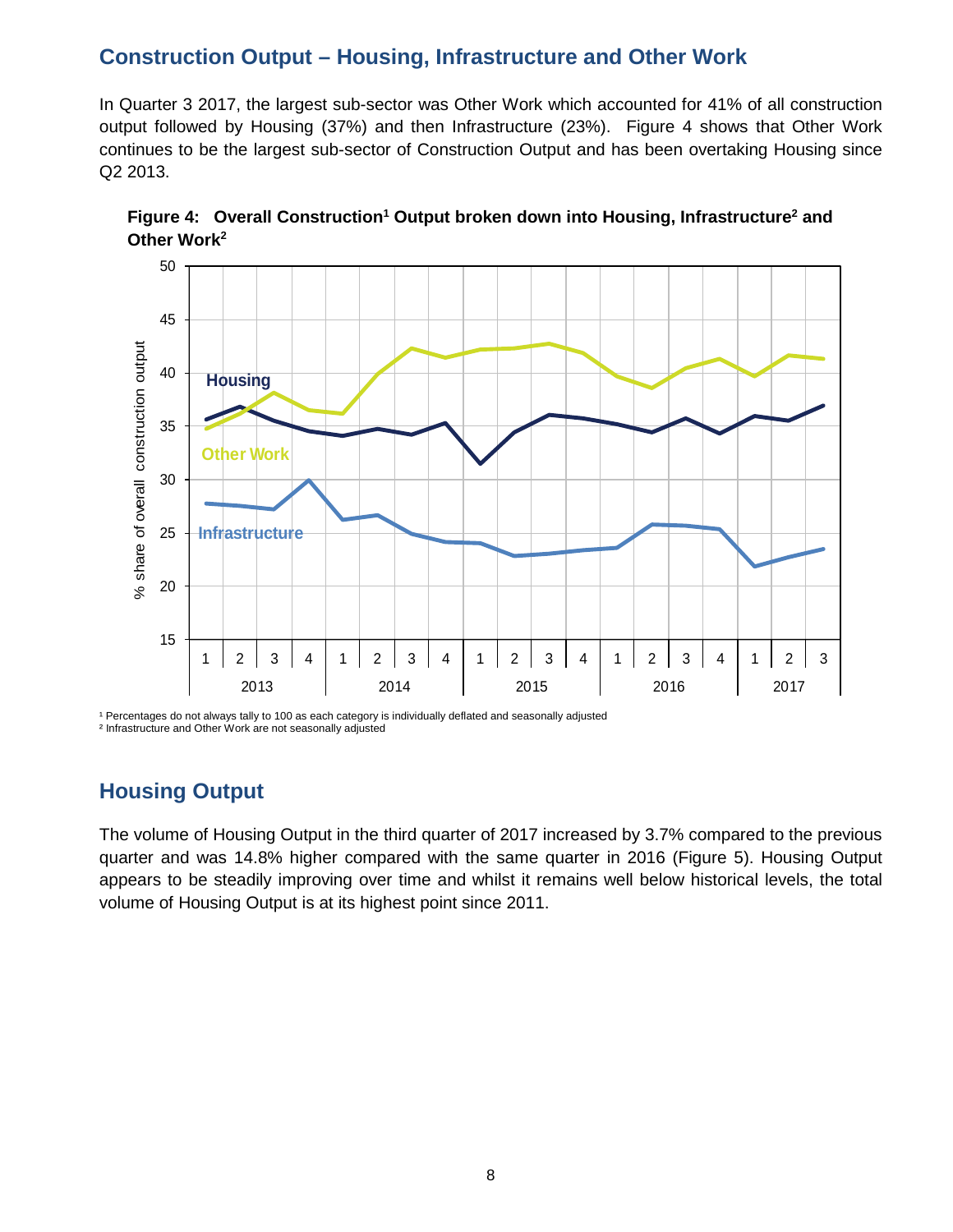

Figure 6 shows that in Q3 2017 there were increases in output levels in New Private Housing, New Public Housing and R&M Public Housing, compared to the previous quarter. R&M Private Housing was the only sub-sector of Housing which decreased over the quarter.



**Figure 6: Housing Output broken down by its sub-components**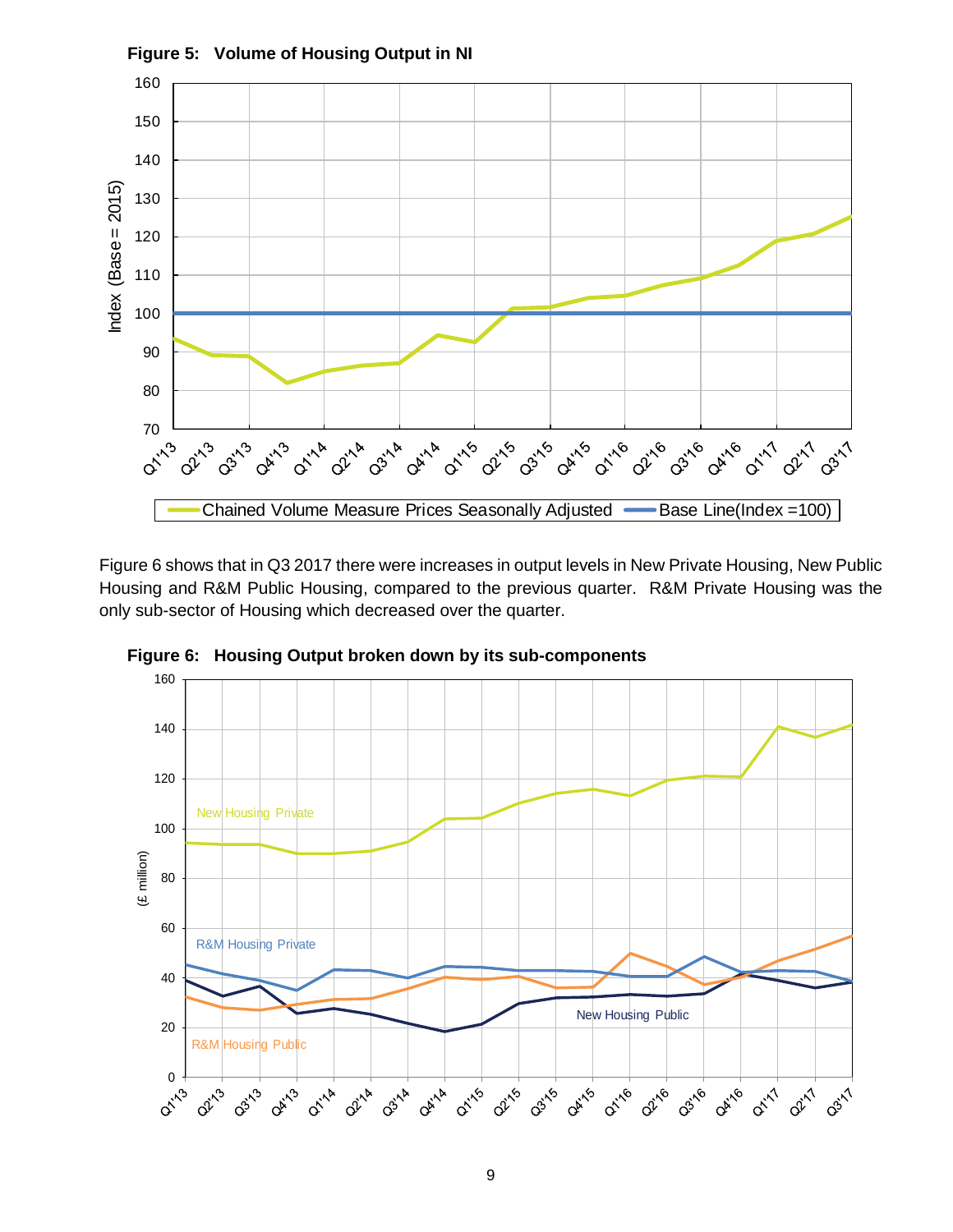#### **Infrastructure Output**

The volume of Infrastructure work in the third quarter of 2017 increased by 6.1% compared to the previous quarter and was 1.9% higher compared with the same quarter in 2016 (Figure 7). Infrastructure Output has been generally more volatile than output levels of Housing and Other Work, although output in Q3 2017 remains at one of the higher levels seen since 2013.





The recent incline in overall Infrastructure Output has been driven by a increase in New Public Infrastructure and R&M Private Infrastructure, whilst other sub-components saw a minimal decrease in total output over this last quarter. (Figure 8)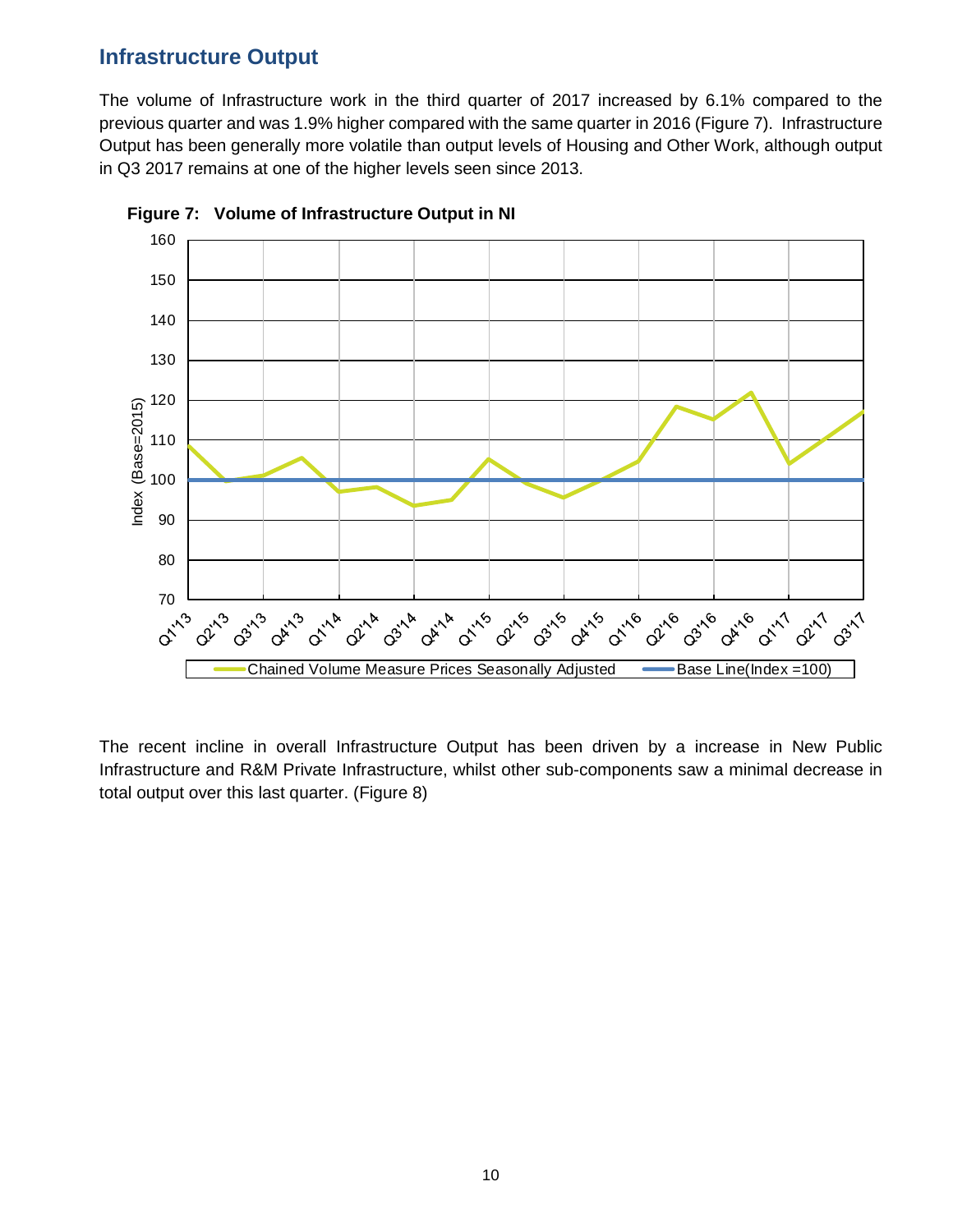

**Figure 8: Infrastructure Output broken down by its sub-components**

#### **Other Work Output**

The volume of Other Work in Q3 2017 increased by 2.4% compared to the previous quarter and was 14.6% higher compared to the same quarter in 2016 (Figure 9). The volume of Other Work in Q3 2017 is the highest level seen in the past eight years.



**Figure 9: Volume of Other Work Output in NI**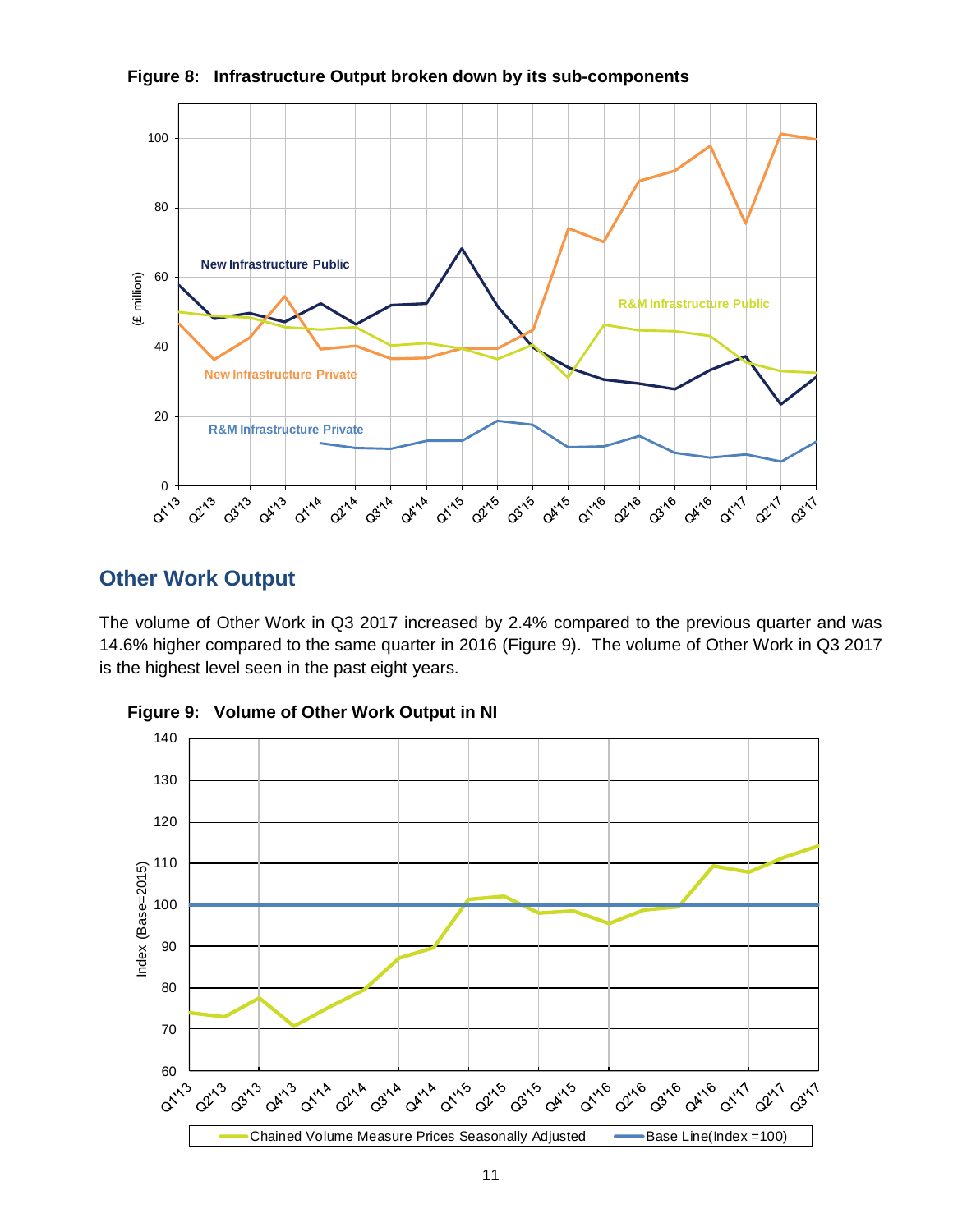The increase in Other Work in Q3 2017 was accounted for by an increase in the level of New Public Other Work, R&M Public Other Work and R&M Private Other Work. New Private Other Work saw a decrease of 14% in total output in Q3 2017 when compared to the previous quarter (Figure 9).



**Figure 10: Other Work Output broken down by its sub-components**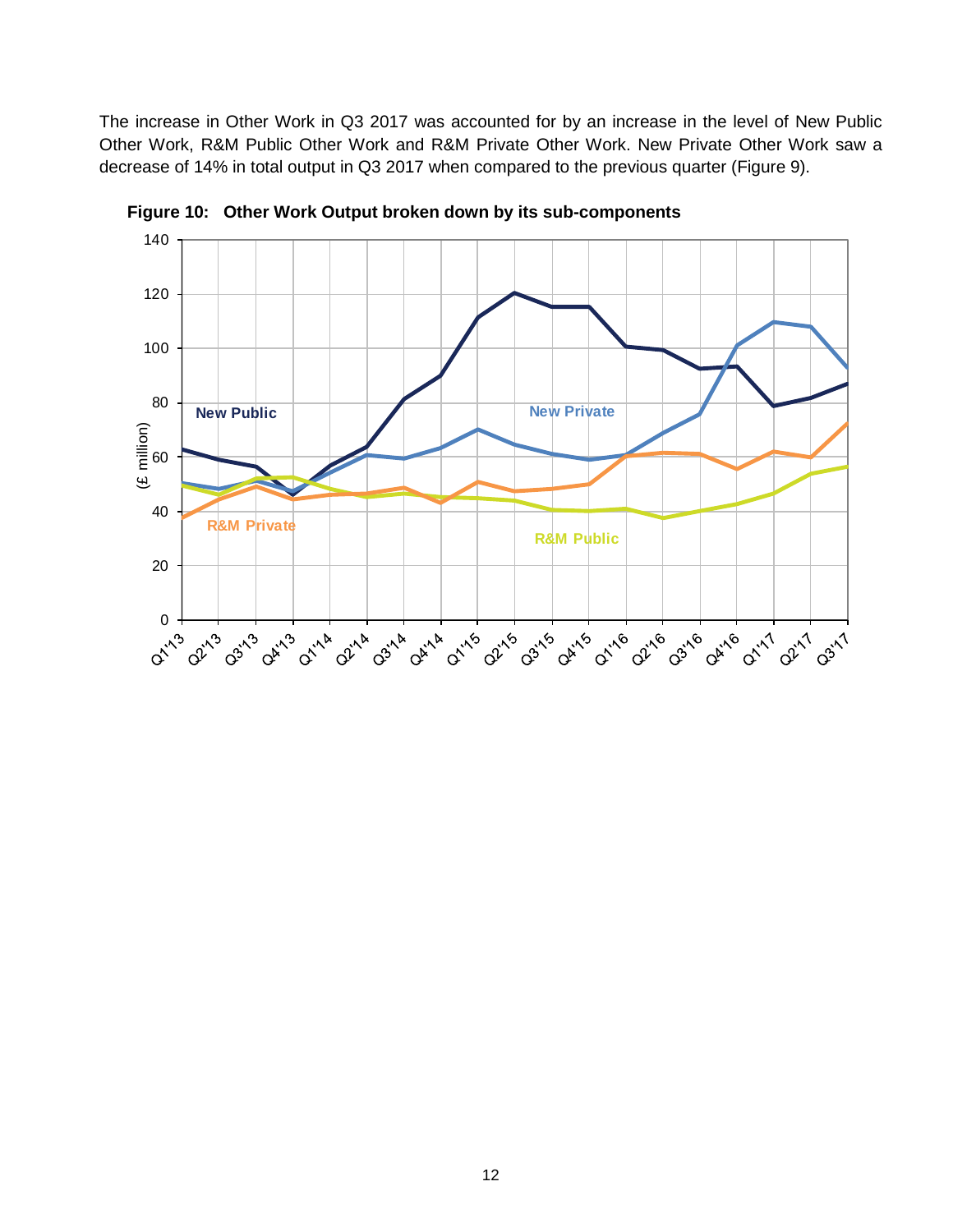# <span id="page-12-0"></span>**4 Survey Response**

Response rates provide an indication of the accuracy of final estimates. The target response rate on this survey is 92%. For the quarter 1st July to 30th September 2017, 92% of firms in the sample participated in the survey. A breakdown of valid response by stratum is highlighted below. Non-response bias is a potential issue for all statistical surveys. Non-response bias occurs where the responses of respondents differ from potential responses of non-respondents. The risk of non-response bias on the Northern Ireland Quarterly Construction Enquiry is minimised by the ongoing efforts to maximise response rates across all strata. Users should also be aware that a Census is taken of large firms (Strata 5 and 6) and these firms collectively account for approximately three-fifths of total construction turnover based on IDBR. More information on the quality of the construction output estimates can be found at:

[https://www.nisra.gov.uk/sites/nisra.gov.uk/files/publications/QCE%20Quality%20Repor](https://www.nisra.gov.uk/sites/nisra.gov.uk/files/publications/QCE%20Quality%20Report.pdf) [t.pdf](https://www.nisra.gov.uk/sites/nisra.gov.uk/files/publications/QCE%20Quality%20Report.pdf)

|                | <b>Stratum</b> | <b>Annual Turnover (£ '000)</b> | Response (%) |  |  |
|----------------|----------------|---------------------------------|--------------|--|--|
|                |                | $0 - 124$                       | 88           |  |  |
| 2017           | 2              | 125 - 549                       | 94           |  |  |
| <b>Jul-Sep</b> | З              | $550 - 2,099$                   | 91           |  |  |
|                |                | $2,100 - 5,249$                 | 92           |  |  |
| (Quarter 3)    | 5              | 5,250 - 10499                   | 96           |  |  |
|                | 6              | $10,500+$                       | 94           |  |  |
|                | Overall        |                                 | 92           |  |  |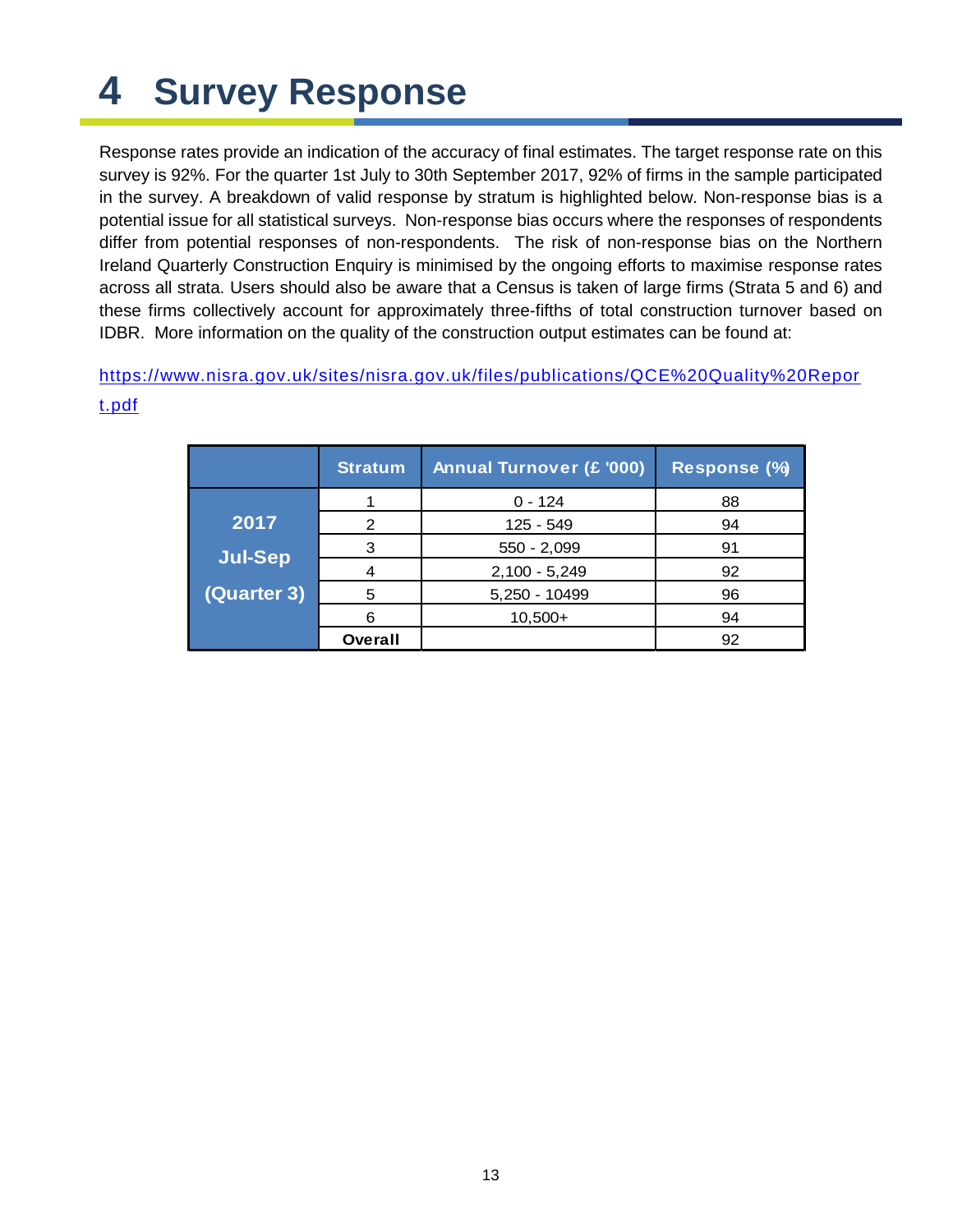<span id="page-13-0"></span>

| Table 1.1 Output in Northern Ireland: Chained volume measure (2015) prices, (seasonally adjusted) index numbers |                                                     |                                 |                                             |                                                     |                                             |                                  |                                             |  |  |  |  |
|-----------------------------------------------------------------------------------------------------------------|-----------------------------------------------------|---------------------------------|---------------------------------------------|-----------------------------------------------------|---------------------------------------------|----------------------------------|---------------------------------------------|--|--|--|--|
|                                                                                                                 | <b>Year / Quarter</b>                               | <b>NEW WORK CVM</b><br>(NSA)    | <b>Quarter on</b><br><b>Quarter Growths</b> | <b>REPAR&amp;</b><br><b>MAINTENANCE</b><br>CVM (SA) | <b>Quarter on</b><br><b>Quarter Growths</b> | <b>ALL WORK CVM</b><br>(NSA)     | <b>Quarter on</b><br><b>Quarter Growths</b> |  |  |  |  |
| 2013                                                                                                            | Jan - Mar<br>Jun<br>Apr -<br>Jul - Sep              | 83.6<br>76.7<br>78.9            | $-12.7%$<br>$-8.2%$<br>2.9%                 | 98.9<br>97.4<br>101.1                               | 17.8%<br>$-1.5%$<br>3.8%                    | 90.8<br>83.8<br>86.3             | $-0.1%$<br>$-7.6%$<br>2.9%                  |  |  |  |  |
|                                                                                                                 | Oct - Dec                                           | 74.7                            | $-5.3%$                                     | 98.4                                                | $-2.7%$                                     | 82.0                             | $-4.9%$                                     |  |  |  |  |
| 2014                                                                                                            | Jan - Mar<br>Jun<br>Apr -<br>Jul - Sep<br>Oct - Dec | 75.9<br>79.1<br>82.5<br>87.6    | 1.5%<br>4.2%<br>4.3%<br>6.2%                | 99.0<br>98.5<br>98.2<br>103.2                       | 0.7%<br>$-0.5%$<br>$-0.3%$<br>5.1%          | 85.8<br>85.7<br>87.6<br>92.0     | 4.6%<br>$-0.1%$<br>2.2%<br>5.0%             |  |  |  |  |
| 2015                                                                                                            | Jan - Mar<br>Apr - Jun<br>Jul - Sep<br>Oct - Dec    | 98.6<br>101.2<br>96.7<br>103.5  | 12.6%<br>2.6%<br>$-4.4%$<br>7.0%            | 101.6<br>102.0<br>99.6<br>97.0                      | $-1.6%$<br>0.4%<br>$-2.3%$<br>$-2.6%$       | 101.4<br>101.2<br>97.3<br>100.1  | 10.2%<br>$-0.2%$<br>$-3.9%$<br>2.8%         |  |  |  |  |
| 2016                                                                                                            | Jan - Mar<br>Jun<br>Apr -<br>Jul - Sep<br>Oct - Dec | 96.4<br>106.4<br>104.7<br>118.0 | $-6.9%$<br>10.4%<br>$-1.6%$<br>12.7%        | 109.0<br>108.0<br>106.0<br>106.6                    | 12.4%<br>$-0.9%$<br>$-1.9%$<br>0.5%         | 102.6<br>106.7<br>104.8<br>112.8 | 2.5%<br>4.0%<br>$-1.8%$<br>7.6%             |  |  |  |  |
| 2017                                                                                                            | Jan - Mar<br>Jun<br>Apr -<br>Jul - Sep              | 113.2<br>118.5<br>116.0         | $-4.1%$<br>4.7%<br>$-2.1%$                  | 106.2<br>109.9<br>118.7                             | $-0.3%$<br>3.5%<br>8.0%                     | 112.6<br>115.2<br>116.6          | $-0.2%$<br>2.3%<br>1.2%                     |  |  |  |  |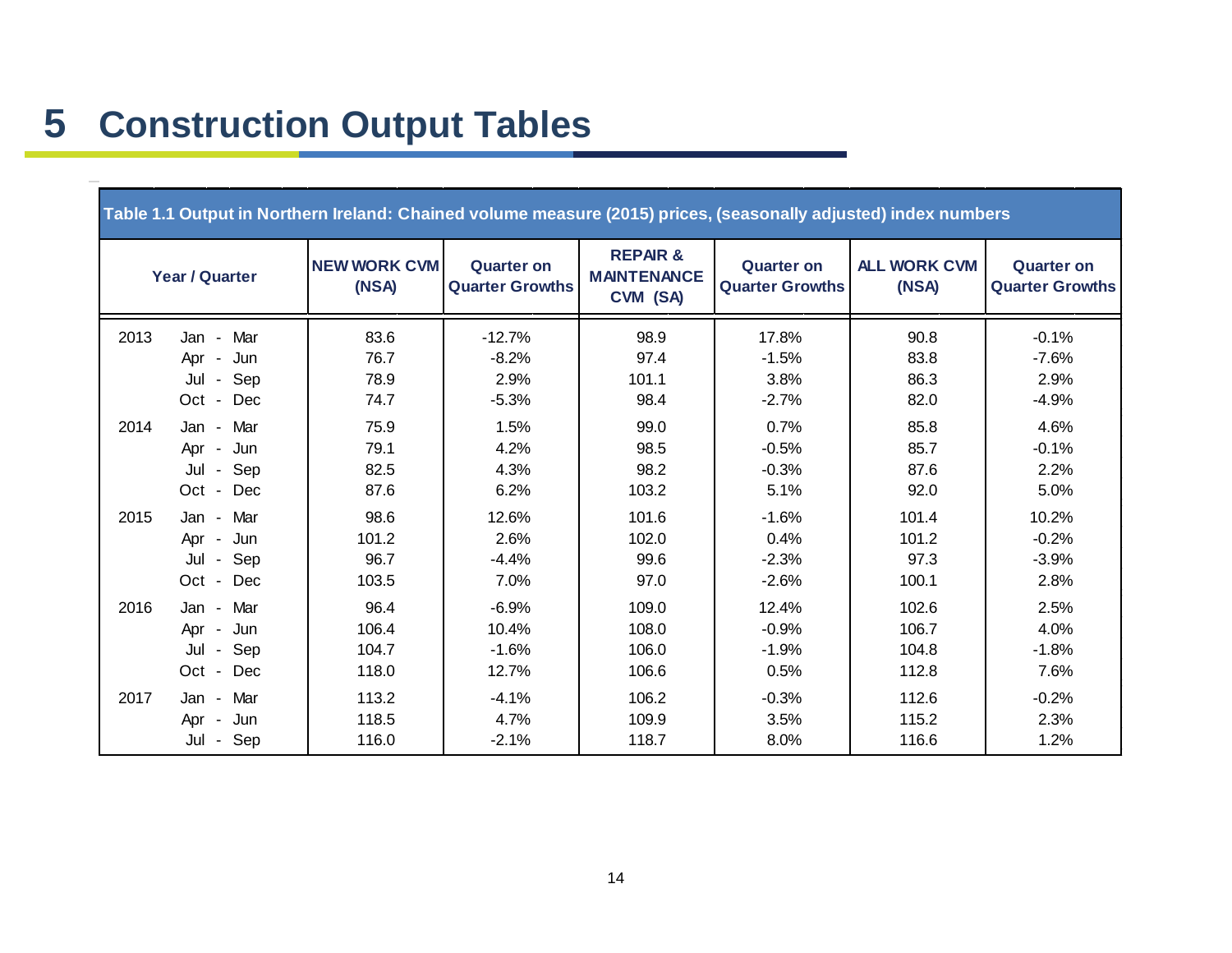| Table 1.2 Output in Northern Ireland: Chained volume measure (2015) prices, (seasonally adjusted) index numbers |                                                                                                              |                                  |                                                |                                               |                                                |                                |                                                |                                     |                                                |  |  |
|-----------------------------------------------------------------------------------------------------------------|--------------------------------------------------------------------------------------------------------------|----------------------------------|------------------------------------------------|-----------------------------------------------|------------------------------------------------|--------------------------------|------------------------------------------------|-------------------------------------|------------------------------------------------|--|--|
| Year / Quarter                                                                                                  |                                                                                                              | <b>HOUSING</b><br>CVM (SA)       | <b>Quarter on</b><br>Quarter<br><b>Growths</b> | <b>INFRA-</b><br><b>STRUCTURE</b><br>CVM (SA) | <b>Quarter on</b><br>Quarter<br><b>Growths</b> | <b>OTHER WORK</b><br>CVM (SA)  | <b>Quarter on</b><br>Quarter<br><b>Growths</b> | <b>ALL WORK</b><br><b>CVM (NSA)</b> | <b>Quarter on</b><br>Quarter<br><b>Growths</b> |  |  |
| 2013                                                                                                            | Mar<br>Jan<br>$\blacksquare$<br>Jun<br>Apr<br>$\blacksquare$<br>Sep<br>Jul<br>$\sim$<br>Dec<br>Oct -         | 93.4<br>89.3<br>88.8<br>82.0     | 1.7%<br>$-4.5%$<br>$-0.5%$<br>$-7.7\%$         | 108.5<br>99.7<br>101.0<br>105.4               | $-4.0%$<br>$-8.1%$<br>1.3%<br>4.3%             | 74.0<br>73.1<br>77.5<br>70.6   | $-6.1%$<br>$-1.2%$<br>6.0%<br>$-8.8%$          | 90.8<br>83.8<br>86.3<br>82.0        | $-0.1%$<br>$-7.6%$<br>2.9%<br>$-4.9%$          |  |  |
| 2014                                                                                                            | Mar<br>Jan -<br>Jun<br>Apr<br>$\blacksquare$<br>Sep<br>Jul<br>$\sim$<br>Dec<br>Oct<br>$\sim$                 | 85.0<br>86.6<br>87.2<br>94.5     | 3.7%<br>1.9%<br>0.6%<br>8.4%                   | 96.9<br>98.2<br>93.5<br>95.0                  | $-8.0%$<br>1.3%<br>$-4.7%$<br>1.6%             | 75.4<br>79.6<br>87.1<br>89.8   | 6.7%<br>5.6%<br>9.5%<br>3.1%                   | 85.8<br>85.7<br>87.6<br>92.0        | 4.6%<br>$-0.1%$<br>2.2%<br>5.0%                |  |  |
| 2015                                                                                                            | Mar<br>Jan -<br>Jun<br>Apr<br>$\sim$<br>Sep<br>Jul<br>$\sim$<br>Dec<br>Oct -                                 | 92.6<br>101.4<br>101.8<br>104.2  | $-2.0%$<br>9.5%<br>0.4%<br>2.3%                | 105.2<br>99.2<br>95.7<br>99.9                 | 10.7%<br>$-5.7%$<br>$-3.5%$<br>4.4%            | 101.2<br>102.2<br>97.9<br>98.4 | 12.7%<br>1.0%<br>$-4.2%$<br>0.5%               | 101.4<br>101.2<br>97.3<br>100.1     | 10.2%<br>$-0.2%$<br>$-3.9%$<br>2.8%            |  |  |
| 2016                                                                                                            | Mar<br>Jan<br>$\blacksquare$<br>Jun<br>Apr<br>$\blacksquare$<br>Sep<br>Jul<br>$\sim$<br>Dec<br>Oct<br>$\sim$ | 104.6<br>107.5<br>109.1<br>112.6 | 0.4%<br>2.8%<br>1.5%<br>3.2%                   | 104.5<br>118.4<br>115.1<br>122.0              | 4.6%<br>13.2%<br>$-2.8%$<br>6.0%               | 95.4<br>98.7<br>99.7<br>109.5  | $-3.0%$<br>3.4%<br>1.0%<br>9.8%                | 102.6<br>106.7<br>104.8<br>112.8    | 2.5%<br>4.0%<br>$-1.8%$<br>7.6%                |  |  |
| 2017                                                                                                            | Mar<br>Jan<br>$\blacksquare$<br>Jun<br>Apr<br>$\blacksquare$<br>Sep<br>Jul<br>$\blacksquare$                 | 119.0<br>120.7<br>125.2          | 5.7%<br>1.5%<br>3.7%                           | 103.9<br>110.6<br>117.3                       | $-14.8%$<br>6.4%<br>6.1%                       | 108.0<br>111.5<br>114.2        | $-1.3%$<br>3.3%<br>2.4%                        | 112.6<br>115.2<br>116.6             | $-0.2%$<br>2.3%<br>1.2%                        |  |  |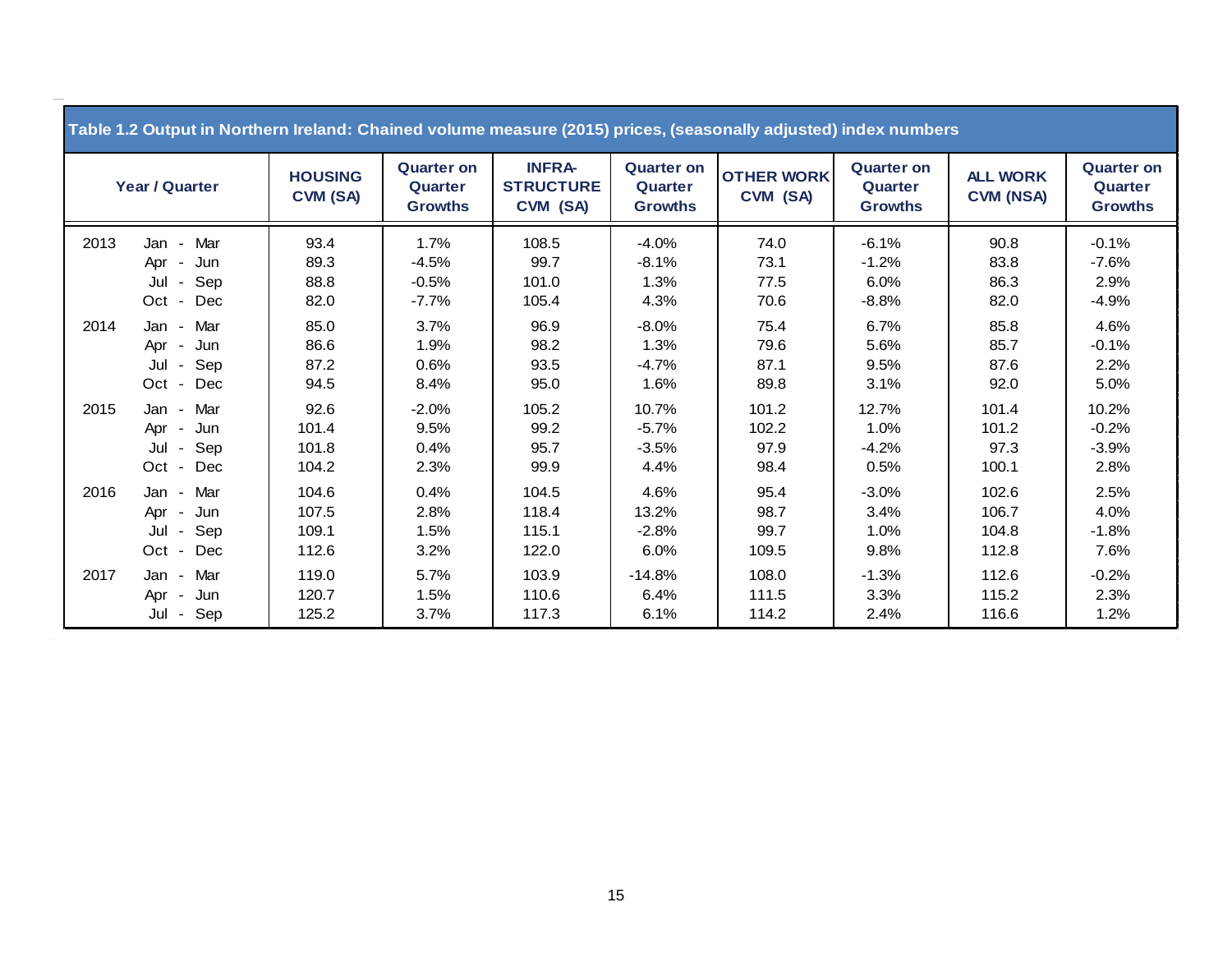|      | Table 1.3 value of Output' in Northern Ireland by Construction Sector |      |                       |                       |                                 |                   |                |                |                               |                       |                                 |                       |                   |                       |              |                 |
|------|-----------------------------------------------------------------------|------|-----------------------|-----------------------|---------------------------------|-------------------|----------------|----------------|-------------------------------|-----------------------|---------------------------------|-----------------------|-------------------|-----------------------|--------------|-----------------|
|      | <b>Current Prices (£ million)</b>                                     |      |                       |                       |                                 |                   |                |                |                               |                       |                                 |                       |                   |                       |              |                 |
|      |                                                                       |      |                       |                       | <b>New</b>                      |                   |                |                | <b>Repair and Maintenance</b> |                       |                                 |                       |                   |                       |              |                 |
|      | <b>YEAR/</b>                                                          |      | <b>Housing</b>        | <b>Infrastructure</b> |                                 | <b>Other Work</b> |                | <b>All New</b> | <b>Housing</b>                |                       |                                 | <b>Infrastructure</b> | <b>Other Work</b> |                       | All repair & |                 |
|      | <b>QUARTER</b>                                                        |      | <b>Public Private</b> |                       | <b>Public</b><br><b>Private</b> |                   | <b>Private</b> | <b>Work</b>    |                               | <b>Public Private</b> | <b>Public</b><br><b>Private</b> |                       |                   | <b>Public Private</b> | maintenance  | <b>All Work</b> |
| 2013 | Jan - Mar                                                             | 36.6 | 87.9                  | 54.5                  | 44.1                            | 63.7              | 45.2           | 332.1          | 32.0                          | 40.7                  | 52.6                            | 8.6                   | 55.1              | 36.7                  | 225.7        | 557.8           |
|      | Apr - Jun                                                             | 33.2 | 91.1                  | 45.8                  | 34.5                            | 58.3              | 44.4           | 307.4          | 28.1                          | 39.8                  | 48.2                            | 16.2                  | 45.3              | 44.5                  | 222.1        | 529.5           |
|      | Sep<br>Jul -                                                          | 34.2 | 90.2                  | 48.1                  | 40.9                            | 53.3              | 52.9           | 319.7          | 27.2                          | 38.3                  | 46.8                            | 10.2                  | 51.4              | 48.9                  | 222.7        | 542.4           |
|      | Oct - Dec                                                             | 26.9 | 89.8                  | 46.0                  | 53.1                            | 43.0              | 47.8           | 306.6          | 29.4                          | 39.7                  | 43.9                            | 10.6                  | 46.9              | 44.2                  | 214.7        | 521.3           |
| 2014 | Jan - Mar                                                             | 26.1 | 87.9                  | 52.0                  | 38.8                            | 58.9              | 51.2           | 314.9          | 31.6                          | 40.6                  | 49.3                            | 12.2                  | 55.2              | 46.3                  | 235.1        | 550.1           |
|      | Apr - Jun                                                             | 26.5 | 91.1                  | 45.8                  | 39.5                            | 64.4              | 58.0           | 325.2          | 31.9                          | 41.8                  | 45.5                            | 10.9                  | 44.3              | 46.5                  | 221.0        | 546.2           |
|      | Jul - Sep                                                             | 20.3 | 93.1                  | 51.7                  | 36.4                            | 78.6              | 61.2           | 341.3          | 35.8                          | 39.4                  | 38.2                            | 10.6                  | 45.9              | 48.6                  | 218.4        | 559.7           |
|      | Oct - Dec                                                             | 19.5 | 104.7                 | 52.1                  | 36.5                            | 85.1              | 64.4           | 362.3          | 40.2                          | 49.2                  | 39.3                            | 13.1                  | 40.2              | 42.8                  | 224.9        | 587.2           |
| 2015 | Jan - Mar                                                             | 19.9 | 101.5                 | 68.3                  | 39.5                            | 114.1             | 67.8           | 411.2          | 39.1                          | 41.8                  | 43.4                            | 12.8                  | 51.3              | 50.8                  | 239.3        | 650.4           |
|      | Apr - Jun                                                             | 31.6 | 112.0                 | 51.4                  | 39.3                            | 123.3             | 63.7           | 421.3          | 40.5                          | 41.9                  | 36.4                            | 18.7                  | 42.7              | 47.6                  | 227.8        | 649.1           |
|      | Jul - Sep                                                             | 30.0 | 113.6                 | 39.9                  | 44.8                            | 114.1             | 62.0           | 404.4          | 35.9                          | 41.5                  | 37.9                            | 17.7                  | 40.2              | 48.4                  | 221.7        | 626.1           |
|      | Oct - Dec                                                             | 34.9 | 118.4                 | 34.2                  | 74.5                            | 112.2             | 61.0           | 435.2          | 36.5                          | 47.8                  | 30.3                            | 11.2                  | 36.1              | 50.4                  | 212.4        | 647.6           |
| 2016 | Jan - Mar                                                             | 31.4 | 111.8                 | 31.1                  | 71.0                            | 104.4             | 60.5           | 410.2          | 50.5                          | 38.5                  | 51.0                            | 11.6                  | 47.0              | 60.7                  | 259.3        | 669.5           |
|      | Apr - Jun                                                             | 35.5 | 124.3                 | 29.8                  | 88.8                            | 104.8             | 70.4           | 453.7          | 45.0                          | 40.2                  | 45.2                            | 14.5                  | 36.8              | 62.3                  | 244.1        | 697.8           |
|      | Jul - Sep                                                             | 32.3 | 124.3                 | 27.9                  | 90.8                            | 94.7              | 77.9           | 447.9          | 37.8                          | 47.2                  | 42.2                            | 9.8                   | 40.8              | 61.7                  | 239.5        | 687.4           |
|      | Oct - Dec                                                             | 46.6 | 127.7                 | 33.5                  | 98.3                            | 93.7              | 107.8          | 507.7          | 41.0                          | 48.3                  | 43.3                            | 8.2                   | 38.9              | 56.6                  | 236.3        | 744.0           |
| 2017 | Jan - Mar                                                             | 38.1 | 143.1                 | 37.3                  | 75.6                            | 82.3              | 113.7          | 490.2          | 48.0                          | 41.2                  | 40.6                            | 9.2                   | 54.3              | 63.4                  | 256.6        | 746.8           |
|      | Apr - Jun                                                             | 40.1 | 146.5                 | 23.7                  | 101.8                           | 87.6              | 114.5          | 514.1          | 52.9                          | 43.1                  | 33.7                            | 7.2                   | 53.6              | 61.6                  | 252.1        | 766.2           |
|      | Jul - Sep                                                             | 38.1 | 151.4                 | 32.0                  | 101.5                           | 91.3              | 96.5           | 510.8          | 58.6                          | 37.5                  | 30.4                            | 13.1                  | 58.3              | 74.7                  | 272.7        | 783.5           |

#### **Table 1.3 Value of Output¹ in Northern Ireland by Construction Sector**

<sup>1</sup> Includes output by contractors and public sector direct labour organisations

 $\sim 10^{11}$  km s  $^{-1}$ 

 $\mathcal{L}(\mathcal{L}(\mathcal{L}(\mathcal{L}(\mathcal{L}(\mathcal{L}(\mathcal{L}(\mathcal{L}(\mathcal{L}(\mathcal{L}(\mathcal{L}(\mathcal{L}(\mathcal{L}(\mathcal{L}(\mathcal{L}(\mathcal{L}(\mathcal{L}(\mathcal{L}(\mathcal{L}(\mathcal{L}(\mathcal{L}(\mathcal{L}(\mathcal{L}(\mathcal{L}(\mathcal{L}(\mathcal{L}(\mathcal{L}(\mathcal{L}(\mathcal{L}(\mathcal{L}(\mathcal{L}(\mathcal{L}(\mathcal{L}(\mathcal{L}(\mathcal{L}(\mathcal{L}(\mathcal{$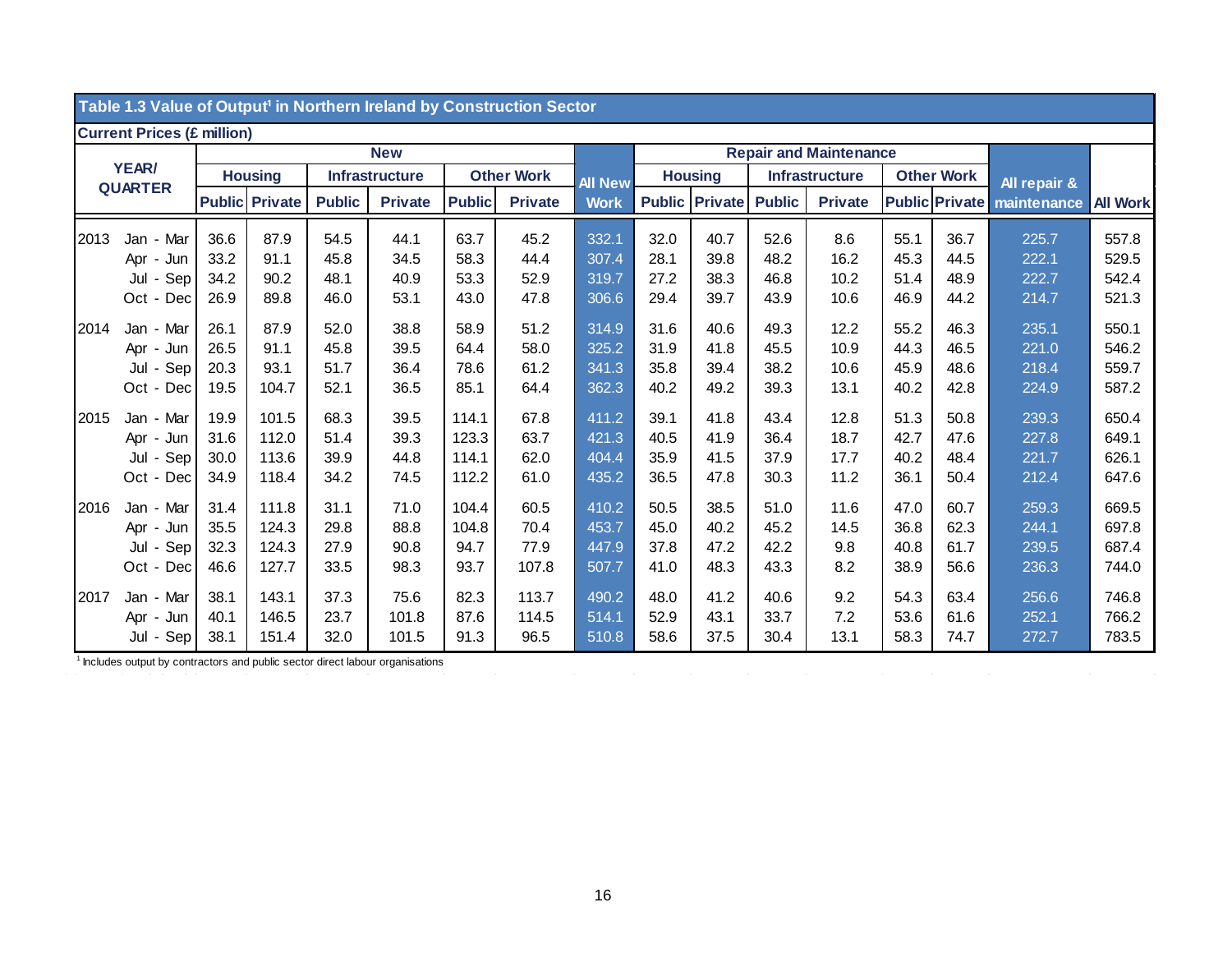| Table 1.4 Volume of Output <sup>1</sup> in Northern Ireland by Construction Sector    |               |                    |                       |                |                               |                |            |      |                                  |               |                       |                   |                       |                    |                   |
|---------------------------------------------------------------------------------------|---------------|--------------------|-----------------------|----------------|-------------------------------|----------------|------------|------|----------------------------------|---------------|-----------------------|-------------------|-----------------------|--------------------|-------------------|
| Chained Volume Measure (2015) Prices and Seasonally Adjusted <sup>3</sup> (£ million) |               |                    |                       |                |                               |                |            |      |                                  |               |                       |                   |                       |                    |                   |
|                                                                                       |               |                    |                       |                | <b>Repair and Maintenance</b> |                |            |      |                                  |               |                       |                   |                       |                    |                   |
| <b>YEAR/ QUARTER</b>                                                                  |               | <b>New housing</b> | <b>Infrastructure</b> |                | <b>Other Work</b>             |                | <b>All</b> |      | <b>New housing</b>               |               | <b>Infrastructure</b> | <b>Other Work</b> |                       | <b>All Repair</b>  |                   |
|                                                                                       |               |                    |                       |                |                               |                | <b>New</b> |      |                                  |               |                       |                   |                       | & Mainte-          | <b>All</b>        |
|                                                                                       | <b>Public</b> | <b>Private</b>     | <b>Public</b>         | <b>Private</b> | <b>Public</b>                 | <b>Private</b> |            |      | Work <sup>2</sup> Public Private | <b>Public</b> | <b>Private</b>        |                   | <b>Public Private</b> | nance <sup>2</sup> | Work <sup>2</sup> |
| 2013<br>Jan - Mar                                                                     | 39.0          | 94.4               | 57.8                  | 46.8           | 62.9                          | 50.6           | 349.5      | 32.5 | 45.2                             | 50.0          | 0.0                   | 49.7              | 37.5                  | 222.9              | 583.9             |
| Apr - Jun                                                                             | 32.7          | 93.8               | 48.1                  | 36.3           | 59.2                          | 48.4           | 320.7      | 28.0 | 41.6                             | 48.9          | 0.0                   | 46.1              | 44.6                  | 219.5              | 539.3             |
| Jul - Sep                                                                             | 36.5          | 93.9               | 49.8                  | 42.5           | 56.6                          | 51.1           | 329.9      | 27.1 | 38.9                             | 48.5          | 0.0                   | 52.3              | 49.0                  | 227.8              | 555.1             |
| Oct - Dec                                                                             | 25.8          | 89.9               | 47.1                  | 54.5           | 46.0                          | 47.6           | 312.4      | 29.3 | 35.0                             | 45.8          | 0.0                   | 52.5              | 44.3                  | 221.6              | 527.8             |
| Jan - Mar<br>2014                                                                     | 27.8          | 90.0               | 52.5                  | 39.3           | 56.8                          | 54.5           | 317.2      | 31.4 | 43.2                             | 45.1          | 12.2                  | 48.2              | 46.1                  | 223.1              | 552.1             |
| Apr - Jun                                                                             | 25.5          | 91.1               | 46.5                  | 40.2           | 63.8                          | 60.8           | 330.6      | 31.7 | 42.8                             | 45.8          | 10.9                  | 45.3              | 46.5                  | 222.0              | 551.5             |
| Jul - Sep                                                                             | 21.6          | 94.7               | 52.1                  | 36.7           | 81.3                          | 59.4           | 344.9      | 35.8 | 40.1                             | 40.5          | 10.6                  | 46.4              | 48.6                  | 221.2              | 563.5             |
| Oct - Dec                                                                             | 18.5          | 104.2              | 52.5                  | 36.9           | 90.1                          | 63.5           | 366.2      | 40.3 | 44.7                             | 41.0          | 13.1                  | 45.2              | 43.0                  | 232.5              | 591.8             |
| 2015 Jan - Mar                                                                        | 21.4          | 104.2              | 68.4                  | 39.6           | 111.6                         | 70.4           | 412.2      | 39.2 | 44.4                             | 39.5          | 12.9                  | 45.1              | 51.0                  | 228.9              | 652.4             |
| Apr - Jun                                                                             | 29.8          | 110.4              | 51.6                  | 39.5           | 120.4                         | 64.9           | 423.0      | 40.6 | 43.1                             | 36.6          | 18.7                  | 43.9              | 47.6                  | 229.7              | 651.1             |
| Jul - Sep                                                                             | 31.9          | 114.4              | 39.8                  | 44.8           | 115.2                         | 61.4           | 404.3      | 35.9 | 42.8                             | 40.7          | 17.7                  | 40.4              | 48.4                  | 224.3              | 626.0             |
| Oct - Dec                                                                             | 32.4          | 115.8              | 34.0                  | 74.1           | 115.6                         | 59.0           | 432.7      | 36.3 | 42.7                             | 31.3          | 11.2                  | 40.2              | 50.2                  | 218.4              | 643.8             |
| Jan - Mar<br>2016                                                                     | 33.2          | 113.2              | 30.7                  | 70.1           | 100.9                         | 60.6           | 402.9      | 50.0 | 40.6                             | 46.5          | 11.5                  | 40.9              | 60.2                  | 245.6              | 660.0             |
| Apr - Jun                                                                             | 32.7          | 119.6              | 29.4                  | 87.6           | 99.6                          | 68.8           | 444.8      | 44.6 | 40.6                             | 44.9          | 14.4                  | 37.6              | 61.6                  | 243.4              | 686.4             |
| Jul - Sep                                                                             | 33.6          | 121.2              | 27.8                  | 90.8           | 92.5                          | 75.9           | 437.8      | 37.4 | 48.6                             | 44.6          | 9.6                   | 40.3              | 61.0                  | 238.9              | 674.3             |
| Oct - Dec                                                                             | 41.6          | 120.8              | 33.3                  | 97.9           | 93.5                          | 101.1          | 493.4      | 40.3 | 42.3                             | 43.3          | 8.1                   | 42.9              | 55.6                  | 240.0              | 725.8             |
| Jan - Mar<br>2017                                                                     | 39.1          | 141.2              | 37.3                  | 75.6           | 78.9                          | 109.6          | 473.3      | 47.0 | 43.0                             | 35.6          | 9.0                   | 46.6              | 61.9                  | 239.2              | 724.3             |
| Apr - Jun                                                                             | 36.0          | 136.8              | 23.5                  | 101.4          | 82.0                          | 108.0          | 495.4      | 51.6 | 42.7                             | 33.0          | 7.0                   | 53.9              | 60.0                  | 247.6              | 741.2             |
| Jul - Sep                                                                             | 38.4          | 141.9              | 31.3                  | 99.7           | 87.0                          | 93.0           | 485.1      | 57.0 | 38.6                             | 32.7          | 12.8                  | 56.6              | 72.6                  | 267.5              | 750.3             |

<sup>1</sup> Includes output by contractors and public sector direct labour departments

 $2$  Figures w ill not tally w ith component series (see background notes document)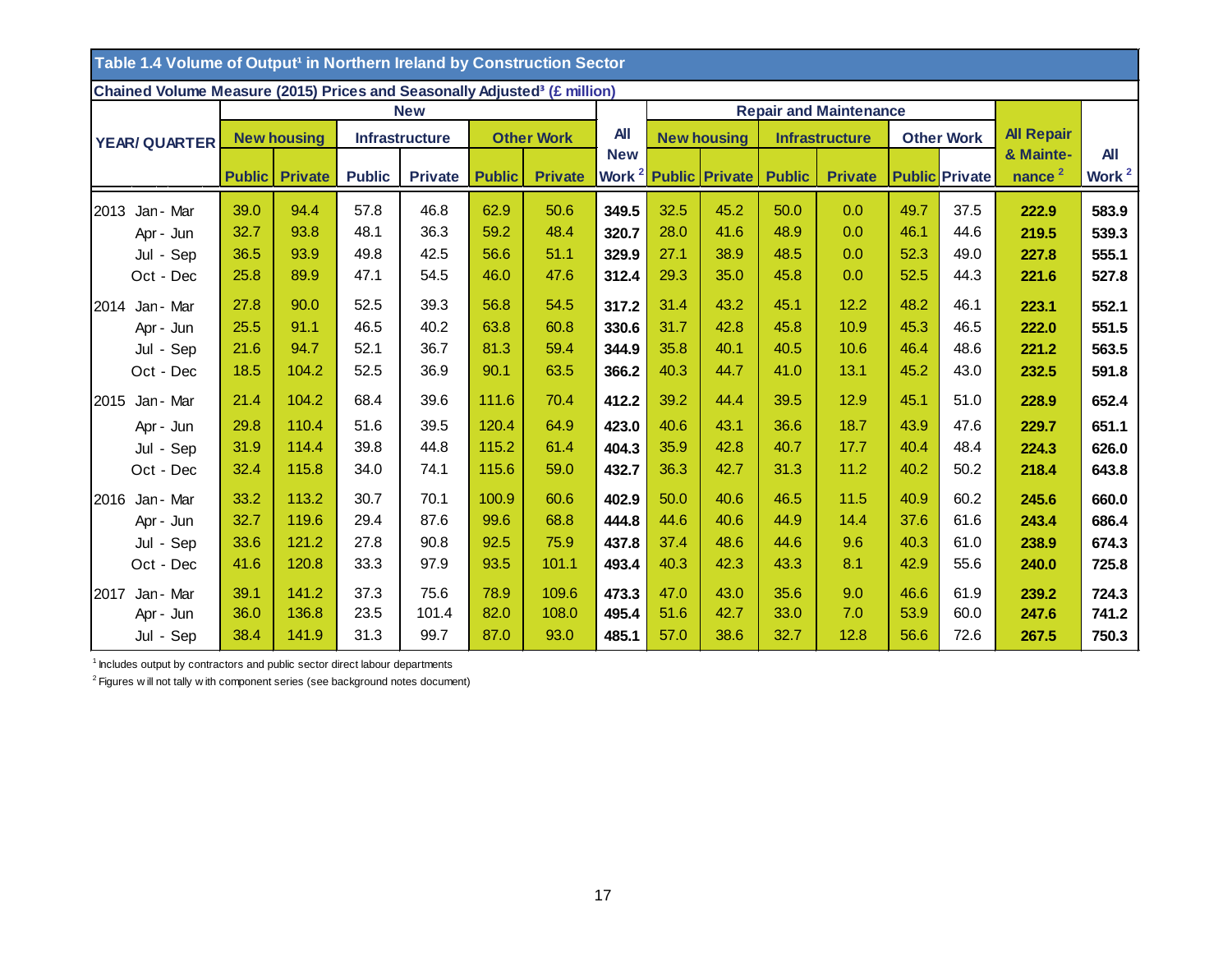#### Table 1.5 Value of Output<sup>1</sup> in Northern Ireland (Private Contractors only) by Stratum<sup>2</sup> of Firm

#### **Current Prices (£million)**

|                | 3rd Quarter 2017          |                    |                       |                       |                |                   |                |                |                    |                               |                       |                |                   |                       |                         |                 |
|----------------|---------------------------|--------------------|-----------------------|-----------------------|----------------|-------------------|----------------|----------------|--------------------|-------------------------------|-----------------------|----------------|-------------------|-----------------------|-------------------------|-----------------|
|                | Annual<br><b>Turnover</b> | <b>New</b>         |                       |                       |                |                   |                |                |                    | <b>Repair and Maintenance</b> |                       |                |                   |                       |                         |                 |
| <b>Stratum</b> |                           | <b>New housing</b> |                       | <b>Infrastructure</b> |                | <b>Other Work</b> |                | <b>All New</b> | <b>New housing</b> |                               | <b>Infrastructure</b> |                | <b>Other Work</b> |                       | <b>All Repair &amp;</b> | <b>All Work</b> |
| of Firm        | (E'000)                   |                    | <b>Public Private</b> | <b>Public</b>         | <b>Private</b> | <b>Public</b>     | <b>Private</b> | <b>Work</b>    |                    | <b>Public Private Public</b>  |                       | <b>Private</b> |                   | <b>Public Private</b> | maintenance             |                 |
|                | $0 - 124$                 | 0.0                | 10.1                  | 0.0                   | 0.0            | 0.0               | 1.2            | 11.3           | 3.6                | 5.7                           | 0.0                   | 0.0            | 0.1               | 12.0                  | 21.5                    | 32.8            |
| 2              | 125-549                   | 2.4                | 32.5                  | 2.5                   | 2.9            | 2.8               | 7.3            | 50.3           | 4.6                | 18.1                          | 0.3                   | 0.9            | 4.6               | 15.6                  | 44.1                    | 94.4            |
| 3              | 550-2.099                 | 3.4                | 45.7                  | 0.7                   | 6.4            | 0.6               | 12.5           | 69.3           | 5.3                | 7.2                           | 0.7                   | 4.1            | 4.7               | 14.9                  | 36.9                    | 106.2           |
| 4              | 2.100-5.249               | 3.0                | 27.6                  | 3.7                   | 0.7            | 10.3              | 8.0            | 53.4           | 5.9                | 3.5                           | 2.3                   | 3.0            | 3.9               | 14.3                  | 32.8                    | 86.2            |
| 5              | 5.250-10.499              | 12.5               | 19.6                  | 3.4                   | 15.5           | 9.3               | 22.3           | 82.6           | 18.5               | 1.0                           | 1.9                   | 2.4            | 24.9              | 6.8                   | 55.4                    | 138.0           |
| 6              | $10.500+$                 | 16.8               | 15.9                  | 21.7                  | 76.0           | 61.9              | 45.2           | 237.5          | 16.3               | 2.0                           | 16.1                  | 2.8            | 10.8              | 11.1                  | 59.1                    | 296.5           |
| <b>Total</b>   |                           | 38.1               | 151.4                 | 31.9                  | 101.5          | 85.0              | 96.5           | 504.4          | 54.2               | 37.5                          | 21.2                  | 13.1           | 49.0              | 74.7                  | 249.7                   | 754.1           |

 $\sim 10^{-1}$ 

 $\sim$ 

<sup>1</sup> Includes output by Contractors only

 $\mathcal{L}^{\mathcal{L}}$ 

<sup>2</sup> Firms are stratified by turnover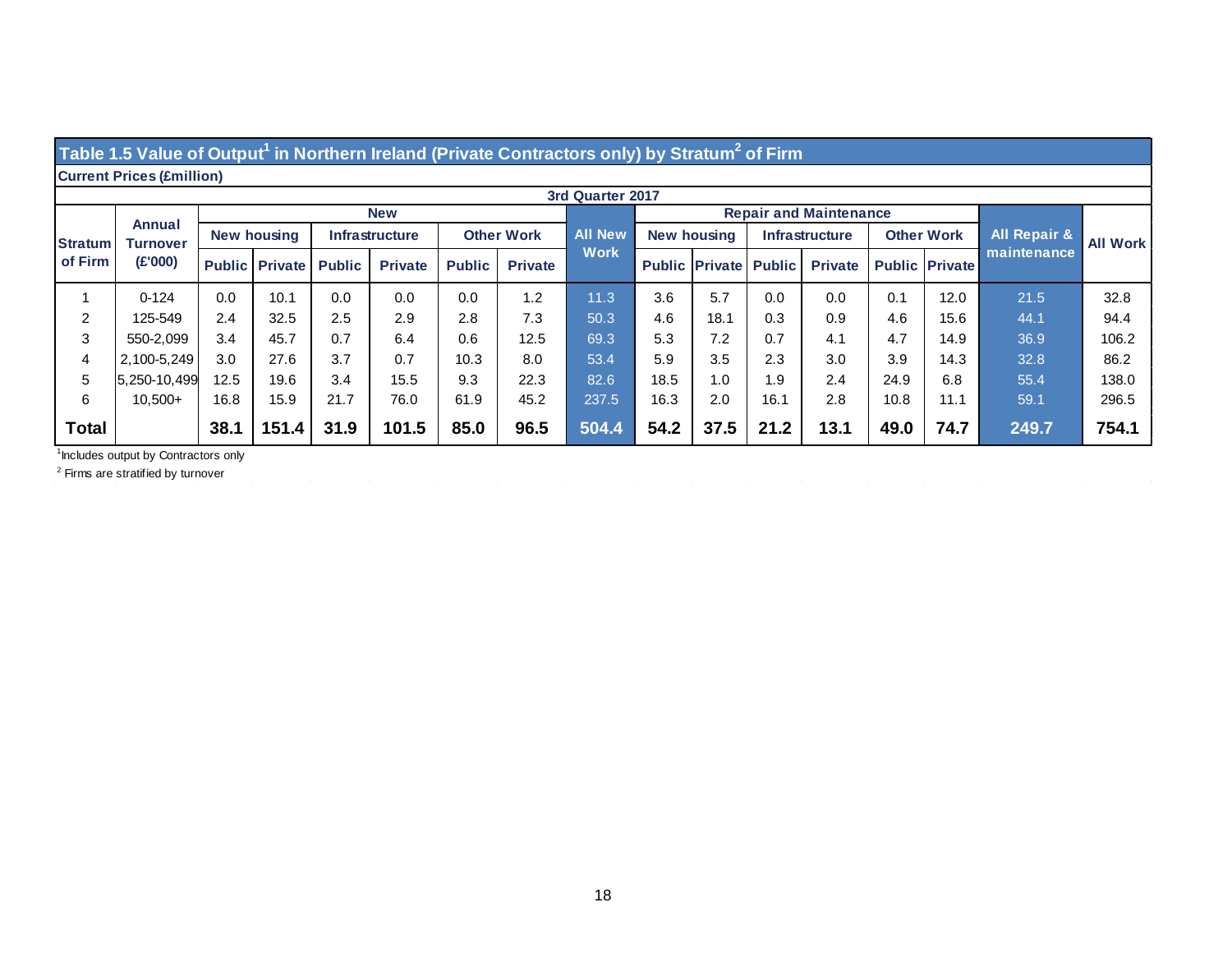| Table 1.6 Value of New Work Output <sup>1</sup> in Northern Ireland |  |
|---------------------------------------------------------------------|--|
| by Type of Work                                                     |  |

|                                | <b>Current Prices (£ million)</b>                                             |                                           |                   |                         |  |  |  |  |  |  |  |  |
|--------------------------------|-------------------------------------------------------------------------------|-------------------------------------------|-------------------|-------------------------|--|--|--|--|--|--|--|--|
| a) New Work for Public Sector  |                                                                               |                                           |                   |                         |  |  |  |  |  |  |  |  |
| Year                           | Infra - structure<br><b>Other Work</b><br><b>Housing</b><br>All public sector |                                           |                   |                         |  |  |  |  |  |  |  |  |
| 2013                           | 131.0                                                                         | 193.9                                     | 181.4             | 506.3                   |  |  |  |  |  |  |  |  |
| 2014                           | 92.3                                                                          | 201.3                                     | 262.0             | 555.5                   |  |  |  |  |  |  |  |  |
| 2015                           | 116.3                                                                         | 193.6                                     | 441.2             | 751.1                   |  |  |  |  |  |  |  |  |
| 2016                           | 145.9                                                                         | 122.3                                     | 376.2             | 644.4                   |  |  |  |  |  |  |  |  |
|                                |                                                                               |                                           |                   |                         |  |  |  |  |  |  |  |  |
| b) New Work for Private Sector |                                                                               |                                           |                   |                         |  |  |  |  |  |  |  |  |
| Year                           | <b>Housing</b>                                                                | Infra-structure                           | <b>Other Work</b> | All private sector      |  |  |  |  |  |  |  |  |
| 2013                           | 359.0                                                                         | 172.6                                     | 190.5             | 722.0                   |  |  |  |  |  |  |  |  |
| 2014                           | 376.8                                                                         | 151.2                                     | 234.8             | 762.8                   |  |  |  |  |  |  |  |  |
| 2015                           | 445.5                                                                         | 198.1                                     | 254.6             | 898.2                   |  |  |  |  |  |  |  |  |
| 2016                           | 488.2                                                                         | 348.9                                     | 316.6             | 1153.7                  |  |  |  |  |  |  |  |  |
|                                |                                                                               |                                           |                   |                         |  |  |  |  |  |  |  |  |
|                                |                                                                               | c) New Work for Public and Private Sector |                   |                         |  |  |  |  |  |  |  |  |
|                                |                                                                               |                                           |                   | <b>All Public &amp;</b> |  |  |  |  |  |  |  |  |
| Year                           | <b>Housing</b>                                                                | Infra - structure                         | <b>Other Work</b> | <b>Private Work</b>     |  |  |  |  |  |  |  |  |
| 2013                           | 489.9                                                                         | 366.5                                     | 371.9             | 1228.3                  |  |  |  |  |  |  |  |  |
| 2014                           | 469.1                                                                         | 352.5                                     | 496.8             | 1318.4                  |  |  |  |  |  |  |  |  |
| 2015                           | 561.8                                                                         | 391.7                                     | 695.8             | 1649.3                  |  |  |  |  |  |  |  |  |
| 2016                           | 634.0                                                                         | 471.2                                     | 692.8             | 1798.0                  |  |  |  |  |  |  |  |  |
|                                |                                                                               |                                           |                   |                         |  |  |  |  |  |  |  |  |

 $1$  Includes output by contractors only

#### **Accessing Data**

The tables from the current publication, which include data back to 2000, are available in excel format at:

[https://www.nisra.gov.uk/statistics/economic-output-statistics/construction-output](https://www.nisra.gov.uk/statistics/economic-output-statistics/construction-output-statistics#toc-0)[statistics#toc-0](https://www.nisra.gov.uk/statistics/economic-output-statistics/construction-output-statistics#toc-0)